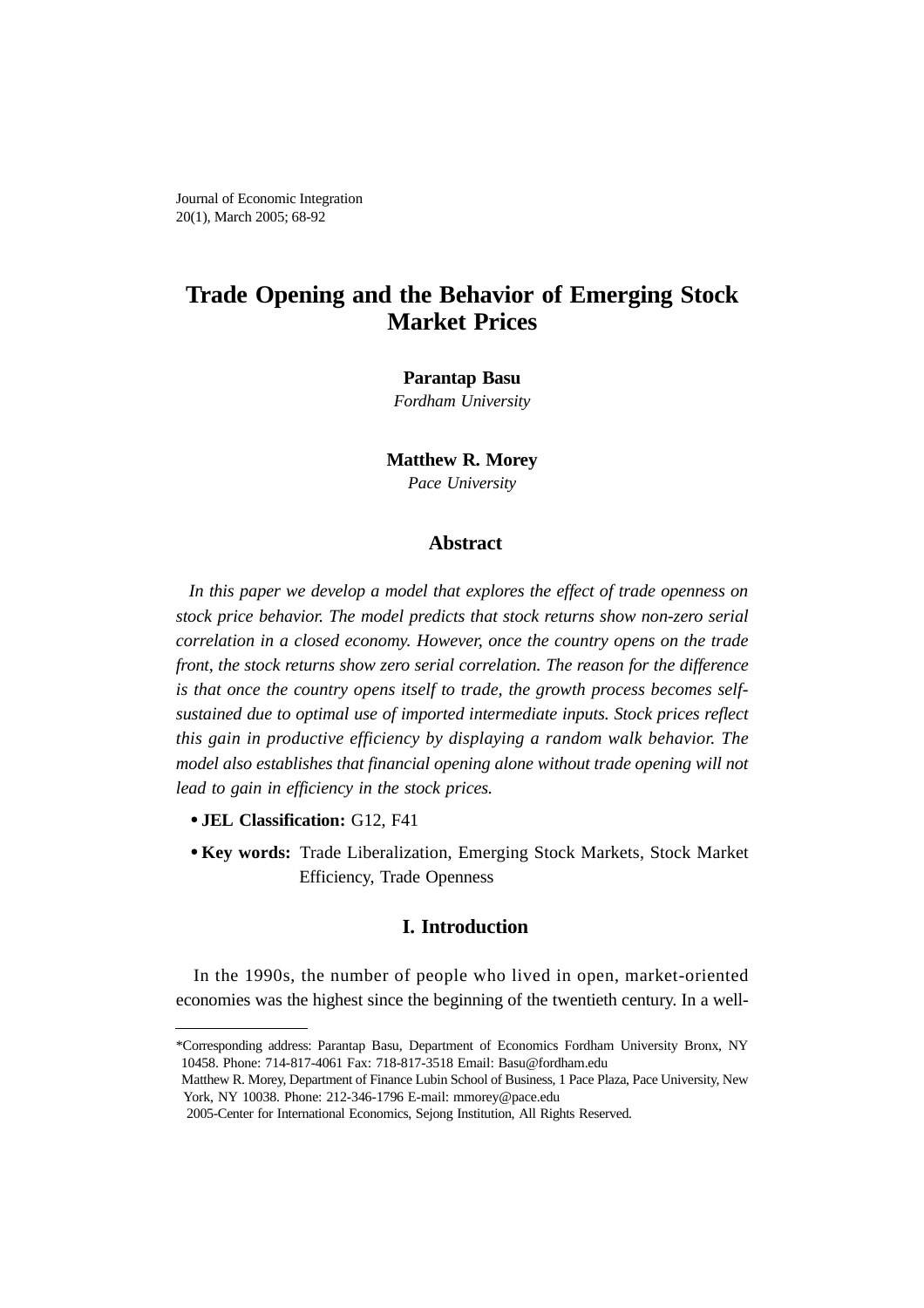cited paper, Sachs and Warner (1995) documented this fact by showing that in 1994, about 50 percent of the world's population lived in countries with open, market oriented economic systems. By comparison, in 1960, only 20 percent of the world lived in nations with such policies.

Nowhere has this change been more important than in emerging market nations. In reaction to years of slow growth, these countries have abandoned state oriented philosophies of import substitution, nationalization, and deficit financing for policies such as trade opening, privatization, and macroeconomic stabilization. Furthermore, these reforms have not just been economic in nature. Financially, these countries have also liberalized--taking major steps to liberalize banking and to open up stock markets to foreign capital.

In response to these changes, a number of researchers e.g., Bekaert and Harvey (2000), Bekaert, Harvey and Lunblad (2001), Henry (2000a, 2000b), Kim and Singal (2000), and Levine et al. (2000), have examined the empirical effects of the economic and financial reforms on emerging market stock prices. In general, they find that liberalization has important, positive effects: stock prices increase without commensurate increases in volatility, the efficiency of the stock market improves, and no evidence appears of an increase in inflation rates or an appreciation of exchange rates.

However, despite the growing amount of empirical work on the effects of these reforms, little or no theoretical analysis has been made to understand the effect of liberalization on stock return autocorrelation properties. This is an important question because when real and financial sectors are interrelated, increased productive efficiency in the real sector due to economic liberalization is bound to impact the extent of financial market efficiency measured in terms of autocorrelation in real stock returns. Indeed, in standard finance textbooks, we learn about various forms of market efficiency; however, little efforts have been made to relate the technological efficiency due to various liberalization programs to the financial market efficiency.

In this paper we hope to fill this void. We develop a model that explores the effect of trade openness on stock price behavior in terms of an open economy asset pricing model in the tradition of Bardhan (1970) and Bruno and Sachs (1985). The model predicts that stock returns will show non-zero serial correlation in a closed economy. However, once the country opens on the trade front, the stock returns will show zero serial correlation. The reason for the difference is that once the country opens itself to trade, it can use imported intermediate inputs optimally,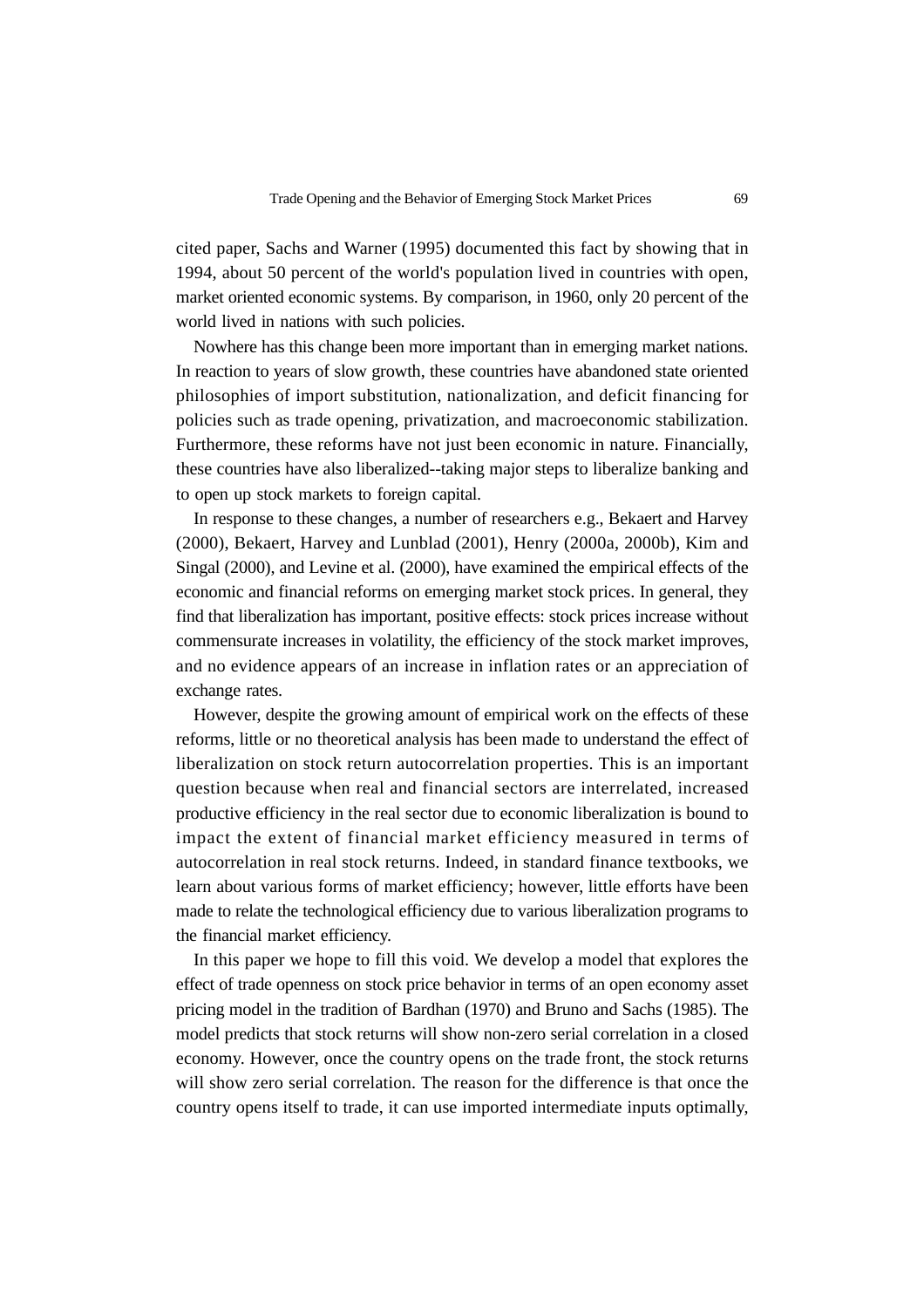which was not possible in a closed economy.

In our model, intermediate inputs are non-rival in nature. These inputs may be viewed as blueprints of new technology, which directly impacts the home country's total factor productivity.<sup>1</sup> Given a limited capacity of the infrastructure, the government in a closed economy optimally plans the production of these inputs and makes it available to the private sector using a marginal cost pricing rule. The private sector in a closed economy faces a rigid quantity constraint on these intermediate inputs, which gives rise to diminishing returns to physical capital.

In an open economy all these inputs are imported from abroad and financed by short-term loans from international credit agencies. Trade openness is thus viewed as removal of a non-tariff barrier or alternatively, a relaxation of a quantity constraint. After trade opening, home country can make efficient use of intermediate inputs, which complement physical capital. The resulting gain in productive efficiency makes the growth process self-sustained. The self-sustained growth process thus translates into random walk behavior in the stock prices as the stock prices reflect the value of capital.

We also analyze the effect of financial opening on the stock price behavior. An important implication of the model is that the trade opening in the form of removal of barriers to imported inputs is crucial for stock market efficiency. Without this kind of trade openness, financial liberalization alone will not lead to gain in stock market efficiency.

The paper is organized as follows. In section II, we lay out the models of asset pricing for both closed and open economies. We then characterize the asset return properties in a rational expectations equilibrium for alternative regimes of liberalization. Section III analyzes the effect of financial openness on the stock price behavior. Section IV briefly discusses the some empirical work on emerging stock market efficiency and then relates this work to our own theoretical conclusions described in sections II and III. Finally, Section V concludes the paper.

# **II. The Model**

The model has two important features. First, it shows explicitly the relationship between the real and financial sectors of a quantity constrained economy by

<sup>&</sup>lt;sup>1</sup>Feenstra and Markusen (1994) argue that the growth of output can result from the use of wider range of intermediate goods in production.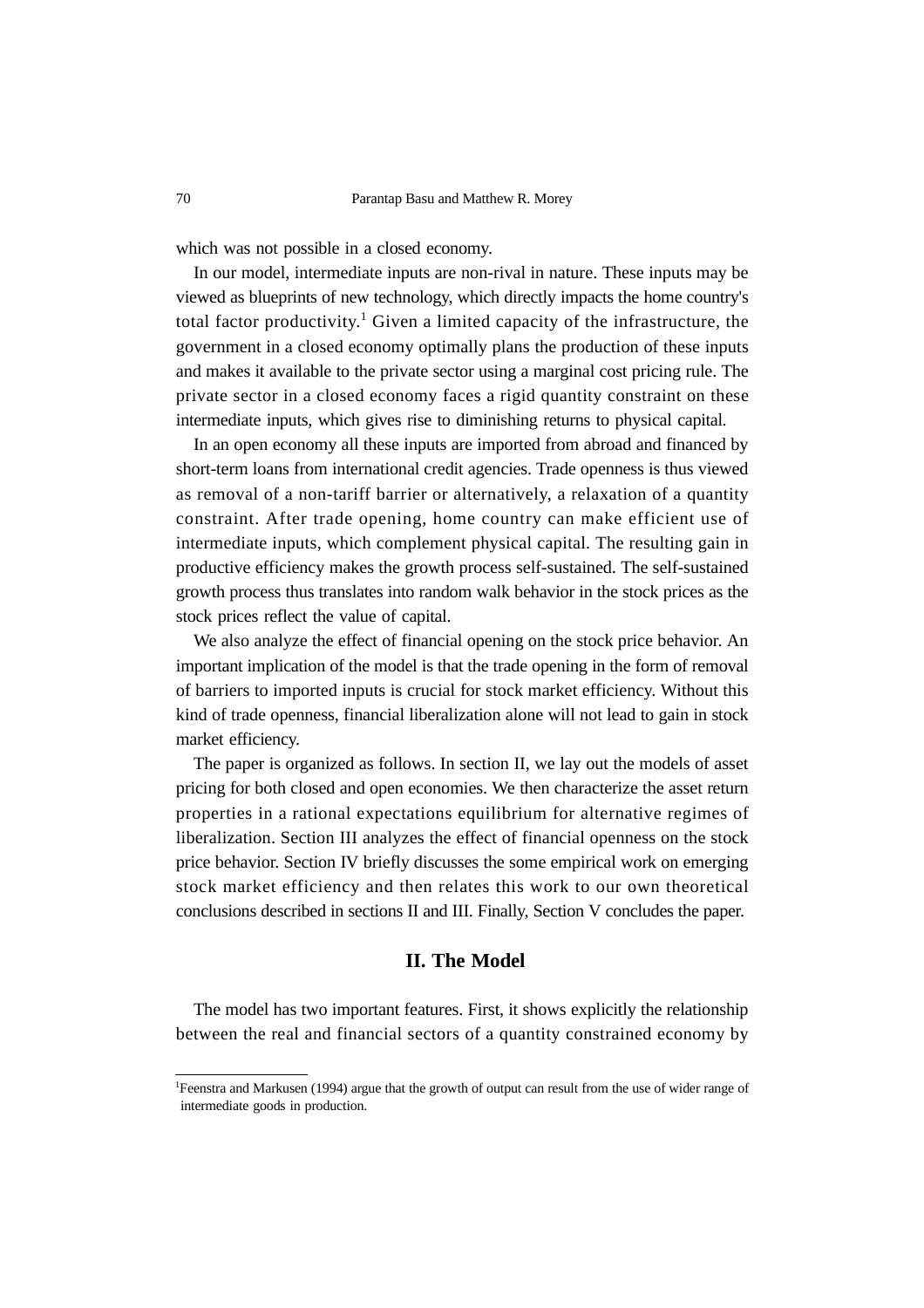integrating a stochastic growth model with the asset pricing equation along the lines suggested by Brock (1982). Second, the model stresses the role of intermediate imports as a supply-side constraint resembling Bardhan (1970) and Bruno and Sachs (1985).

Consider a representative home country with an infinitely lived household, which makes decision about consumption  $(C_t)$ , and saving in each period. All households' savings are in the form of investment in home country's stock market only. There is no offshore holding of home country's shares. Home country's stock market is entirely closed to the foreigners.<sup>2</sup> Each share thus represents a claim to the home country's capital stock. The representative home consumer thus behaves like a Lucas (1978) household. At date t, the household enters with  $Z_t$  shares purchased in the previous period, which yields dividend  $D_t$  per unit of share and a capital gain from selling these shares. Formally, the households problem is:

$$
\text{Max } \mathcal{E}_0 \sum_{t=0}^{\infty} \beta^t U(C_t) \tag{2.H}
$$

s.t. 
$$
P_t Z_{t+1} - P_{t-1} Z_t = D_t Z_t + (P_t - P_{t-1}) Z_t - C_t
$$
 (2.1)

where  $\beta \in (0,1)$  = the subjective discount factor, and P<sub>t</sub>=ex-dividend price of shares at date t. Further, the total supply of shares is inelastic and normalized at the unit level. The households first order condition is:

$$
P_t U'(C_t) = \beta E_t [U'(C_{t+1})(P_{t+1} + D_{t+1})]
$$
\n(2.2)

This valuation equation simply states the fact that the consumer chooses a consumption path in such a way that the utility value of the purchase price of a share exactly equals the discounted utility value of the selling price,  $P_{t+1}$ , plus the dividend,  $D_{t+1}$ .

Next we consider the production sector of the economy. The firm owns the capital stock, produces, and invests. For production, the firm uses the private capital stock and a publicly available non-rival intermediate input,  $V_t$ . This input is provided by a public agency at a user price,  $Q_t$ .

<sup>&</sup>lt;sup>2</sup>In this section, we analyze the effect of trade opening and not financial opening, and therefore, we ignore offshore holding of assets. In section III, we deal with the effect of financial opening. Moreover, to keep the model simple, we ignore here any trade in final goods. Appendix 2 outlines a two country model allowing trade in final goods.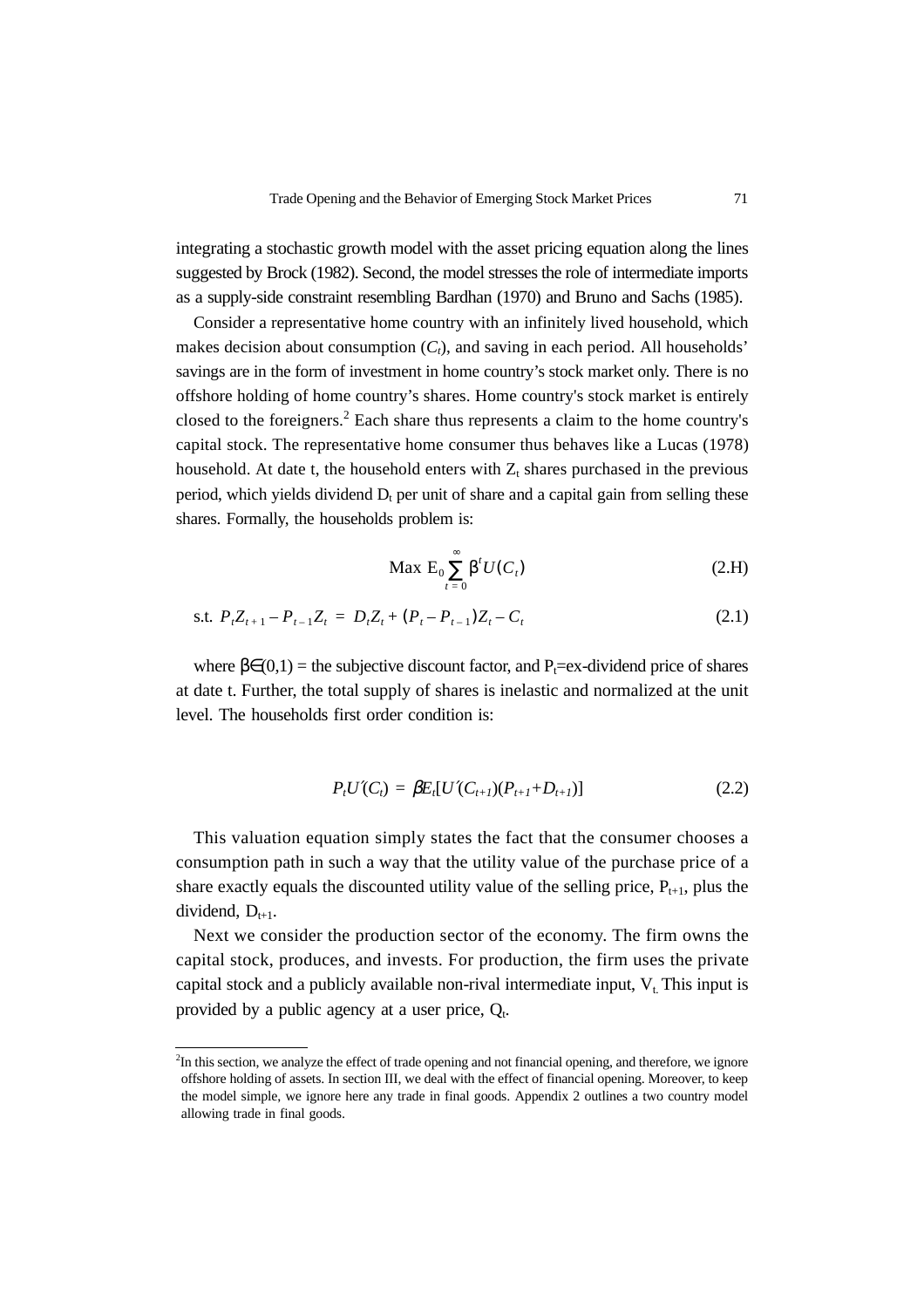In a closed economy, there is a state monopoly over the production of these intermediate inputs. Because of poor public sector infrastructure only a limited quantity, V of these inputs can be produced. These intermediate inputs are efficiently priced; its price,  $P_{vt}$  equals its marginal product (MPV<sub>t</sub>). The government then auctions off these inputs to the firms at a user price,  $Q_t$  and then rebates the net surplus,  $(Q_t - P_{vt})V_t$ , to the firms as a lump-sum (call it  $T_t$ ).

Once the home country opens up on the trade front, this quantity constraint on the imported intermediate inputs disappears for the following reasons. The home country now finances the optimal purchase of intermediate inputs by short term loans from international credit agencies at a fixed world interest rate, r<sup>\*</sup>.<sup>3</sup> Since the optimal choice of intermediate input is a static decision, the loan the home country takes at start of each period to finance is repaid at the end of the period with interest. The price of the intermediate input,  $P_{vt}$  thus equals the world interest rate,  $r^*$ . As a result, the home country now faces a perfectly elastic supply curve for intermediate inputs at a fixed world interest rate, r<sup>\*</sup>. The government purchases the optimal level of intermediate inputs,  $V_t^*$  such that  $MPV_t=r^*$ . The rest of the story stays the same. The government charges a user price,  $Q_t$  and rebates the surplus  $(Q_t \text{-} r^*)$ .  $V_t^*$  to the firms as lump-sum. It is important to note that the home country's stock market is still closed to off-shore investors and therefore, the domestic share continues to be a claim to home country's own capital stock alone.<sup>4</sup>

Note that for a closed economy, the government imposed quantity constraint,  $\overline{V} < V_t^*$ . Therefore, a closed country cannot reap full economies of scale by choosing the intermediate input at the efficient level  $V_t^*$ . Figure 1 pictures these two regimes of liberalization given a fixed realization of  $\varepsilon_t$ .<sup>5</sup>

Given the sequences  ${V_t}$ ,  ${Q_t}$  and  ${T_t}$ , the representative firm solves the following maximization problem.

$$
\max_{\{K_t\}}\ E_0 \ \sum_{t=0}^{\infty}\ \left[\varepsilon_t\ F(K_b V_t) - Q_t\ V_t - I_t + T_t\right]\ \prod_{t=0}^t d_i \tag{2.F}
$$

<sup>&</sup>lt;sup>3</sup>This access to outside financing is made possible due to various structural adjustments loan programs of the World Bank once countries open the trade front. We do not address the issues of creditability and default risk.

<sup>&</sup>lt;sup>4</sup>Since our central theme of this paper is to understand the effect of economic liberalization not financial liberalization, we disallow in this model any offshore holding of domestic stocks.

<sup>&</sup>lt;sup>5</sup>In principle, an open economy can transit between closed and open states. In this paper, we rule out this possibility by imposing restriction on the lower bound of  $\varepsilon_t$  (see equation (2.5)).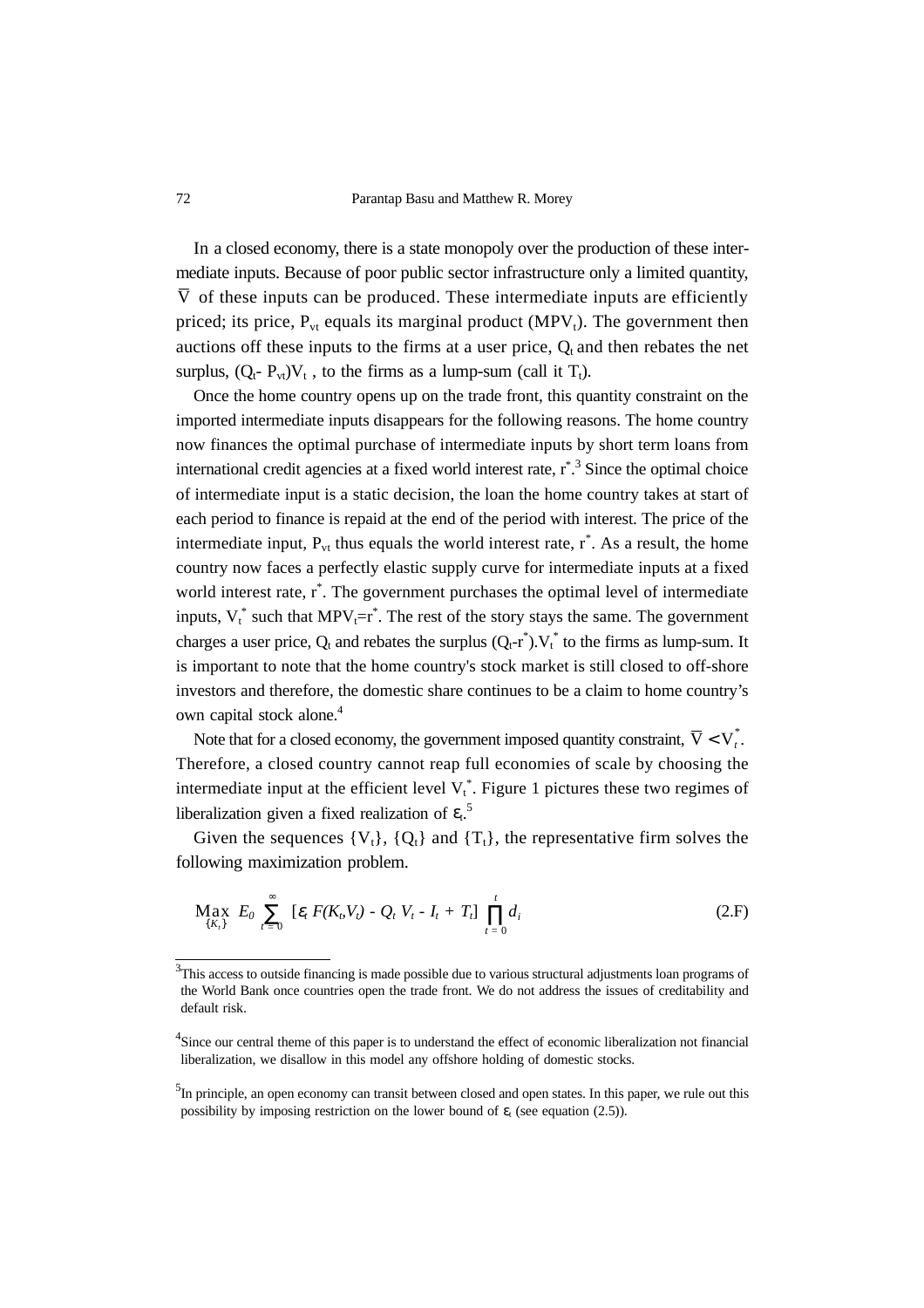Trade Opening and the Behavior of Emerging Stock Market Prices 73

$$
\text{s.t. } I_t = K_{t+1} - (1-\delta)K_t \quad \text{and} \quad K_0 = \text{given.} \tag{2.3}
$$

where  $K_t$  = capital stock at the beginning of period t,  $I_t$  = gross investment in period t,  $\varepsilon_t \in [a,b]$  is an idiosyncratic productivity shock to the total factor productivity realized at the beginning of period t,  $\delta \in (0,1)$  is the rate of depreciation of the capital,  $F(K_t,V_t)$  is a constant returns to scale production function with the usual properties:  $F_k > 0$ ,  $F_v > 0$ ,  $F_{kk} < 0$ ,  $F_{kv} > 0$  and  $F_{vv} < 0$ , where the subscripts denote the arguments of differentiation. We assume that both  $V_t$  and  $K_t$  are necessary inputs in the production process in the sense that  $F(K_t,0) = 0$  and  $F(0,V_t)$  $=0$ . The term

 $\prod t_i$ , represents the stochastic discount factor of the firm at date t. Notice that the discount factor is time varying and it is endogenously determined.

The fundamental source of uncertainty emanates from the technology along the lines of a real business cycle model, i.e., the productivity shock,  $\varepsilon_t$  arises from exogenous technological innovations or vagaries of weather.<sup>6</sup> In order to rule out an open economy transiting between closed and open states, we assume that the lowest bound, *a* for  $\varepsilon$ <sub>t</sub> satisfies the following restriction:

$$
\overline{V} < K_0 h^{-1} \left( \frac{r^*}{a} \right) \tag{2.4}
$$

where

$$
h\left(\frac{V_t}{K_t}\right) = F_v\left(1, \frac{V_t}{K_t}\right) \tag{2.5}
$$

The inequality restriction (2.4) ensures that even if the open economy suffers the worst shock, its optimal choice of foreign input,  $V_t^*$  still exceeds the closed economy's fixed supply, V. The appendix discusses the rationale behind the inequality (2.5) further.

#### **A. Characterization of a Rational Expectations Equilibrium (REE)**

REE(i) Facing  $\{P_t\}$ ,  $\{D_t\}$ , the household solves its decision problem, (2.H), and chooses  $\{C_t\}$ ,  $\{Z_t\}$ ; REE(ii) Facing  $\{\epsilon_t\}$ ,  $\{d_t\}$ ,  $\{V_t\}$ ,  $\{T_t\}$ ,  $\{Q_t\}$ , the firm solves its

<sup>&</sup>lt;sup>6</sup>In real business cycle models, this productivity uncertainty is attributed to exogenous technological innovations or vagaries of weather. In addition, one may also attribute the production uncertainty to an unpredictable change in tax policy.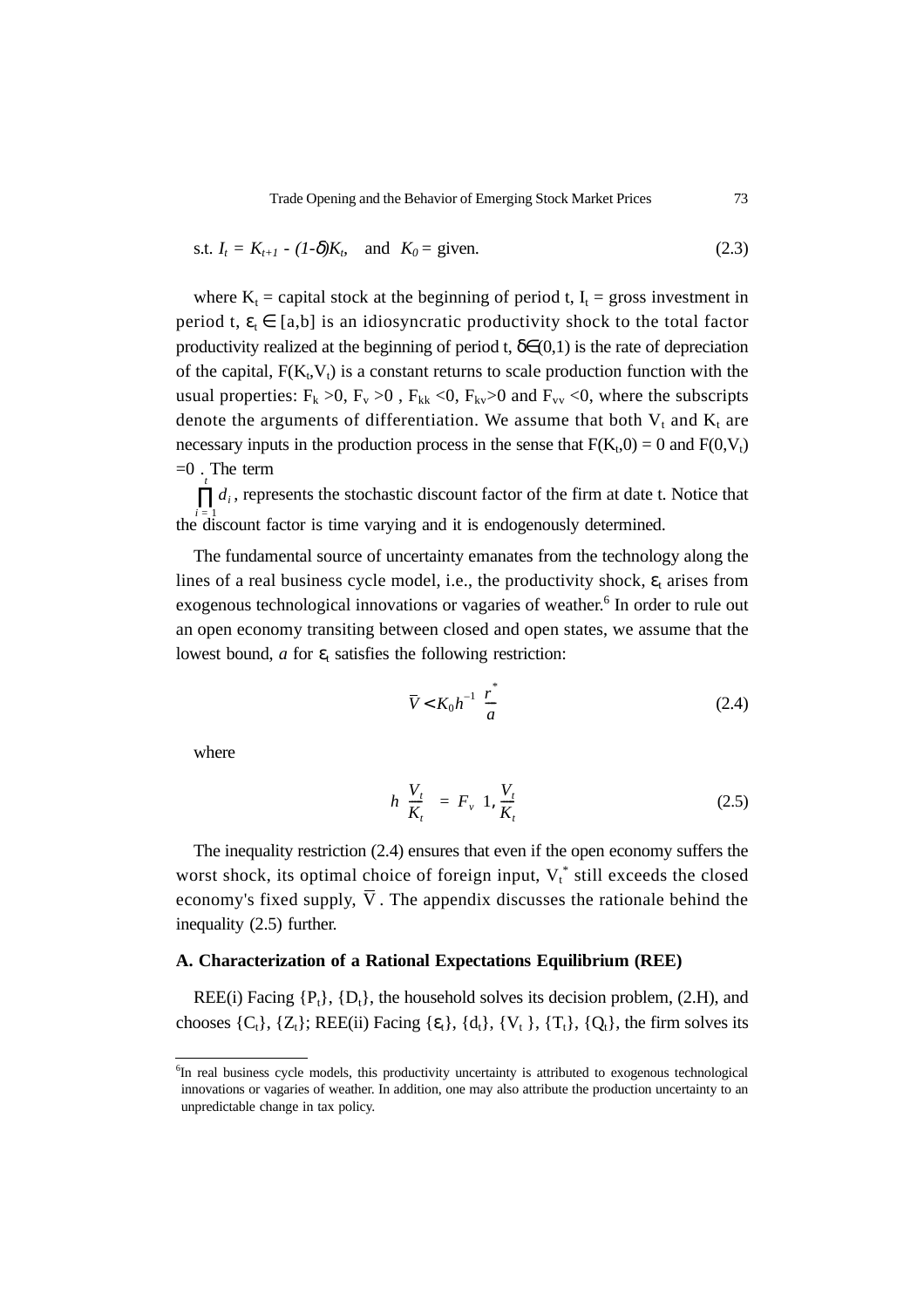present value maximization problem, (2.F). In a closed economy facing a fixed supply V of intermediate inputs, it chooses  ${K_t}$ . In an open economy, facing a fixed world interest rate,  $r^*$ , it chooses  $\{V_t^*\}$  such that  $\varepsilon_t$   $F_v(K_t, V_t) = r^*$ .

REE(iii) The discount factor,  $\{d_t\}$ , is consistent with the households intertemporal marginal rate of substitution in consumption, i.e.,  $d_{t+1}(\epsilon) = \beta U'(C_{t+1}(\epsilon))/U'(C_t)$ ;

REE(iv) The government budget balances, i.e.,  $T_t = (Q_t - P_{vt}) V_t^2$ 

 $REE(v)$  In a closed economy with a fixed supply of intermediate inputs, the price of intermediate inputs adjusts to clear the market meaning  $P_{vt} = F_v(K_b, \overline{V})$ . In an open economy,  $P_{vt} = r^*$ .

REE(vi). Asset market clears, i.e.,  $Z_i = 1$ .

**Proposition 1**: The solution to the aforementioned REE can be obtained by solving the following social planning problem:

$$
\text{Max } E_0 \sum_{t=0} \beta^t U(C_t) \tag{2.P}
$$

s.t.  $C_t + K_{t+1} - (1-\delta)K_t = H(K_t, V_t, \varepsilon_t)$  (2.6)

where 
$$
H(K_b, V_b, \varepsilon_t) = \varepsilon_t F(K_b V_t) - P_{vt} V_t
$$
 (2.7)

**Proof**: In equilibrium, a fixed number shares is traded (which is normalized at unit level). Hence, the households budget constraint in problem (2.H) reduces to:  $C_t = D_t$  (2.8)

Next, notice that the dividend distributed to the household is nothing but the firm's cash flow in (2.F). In other words,

 $D_t = \varepsilon_t F(K_b V_t) - Q_t V_t - I_t + T_t$  (2.9) Using the government budget balance condition, REE(iv), (2.9) reduces to:

 $D_t = \varepsilon_t F(K_b V_t) - P_{vt} V_t - I_t$  (2.10)

which upon substitution in  $(2.8)$  yields the resource constraint  $(2.6)$  of the social planner. //

#### **B. Return Behavior for a Closed Economy**

In a closed economy, the private sector is subject to the following quantity constraint on the availability of intermediate inputs.

(2.11)  $V_t \leq \overline{V}$ 

<sup>&</sup>lt;sup>7</sup>Since the government rebates all the surplus to the firms, the REE allocation of output between consumption and savings is not affected by the stochastic process for the user price,  $Q_t$ . As a result, the equilibrium asset prices and returns are also independent of  $Q_t$ .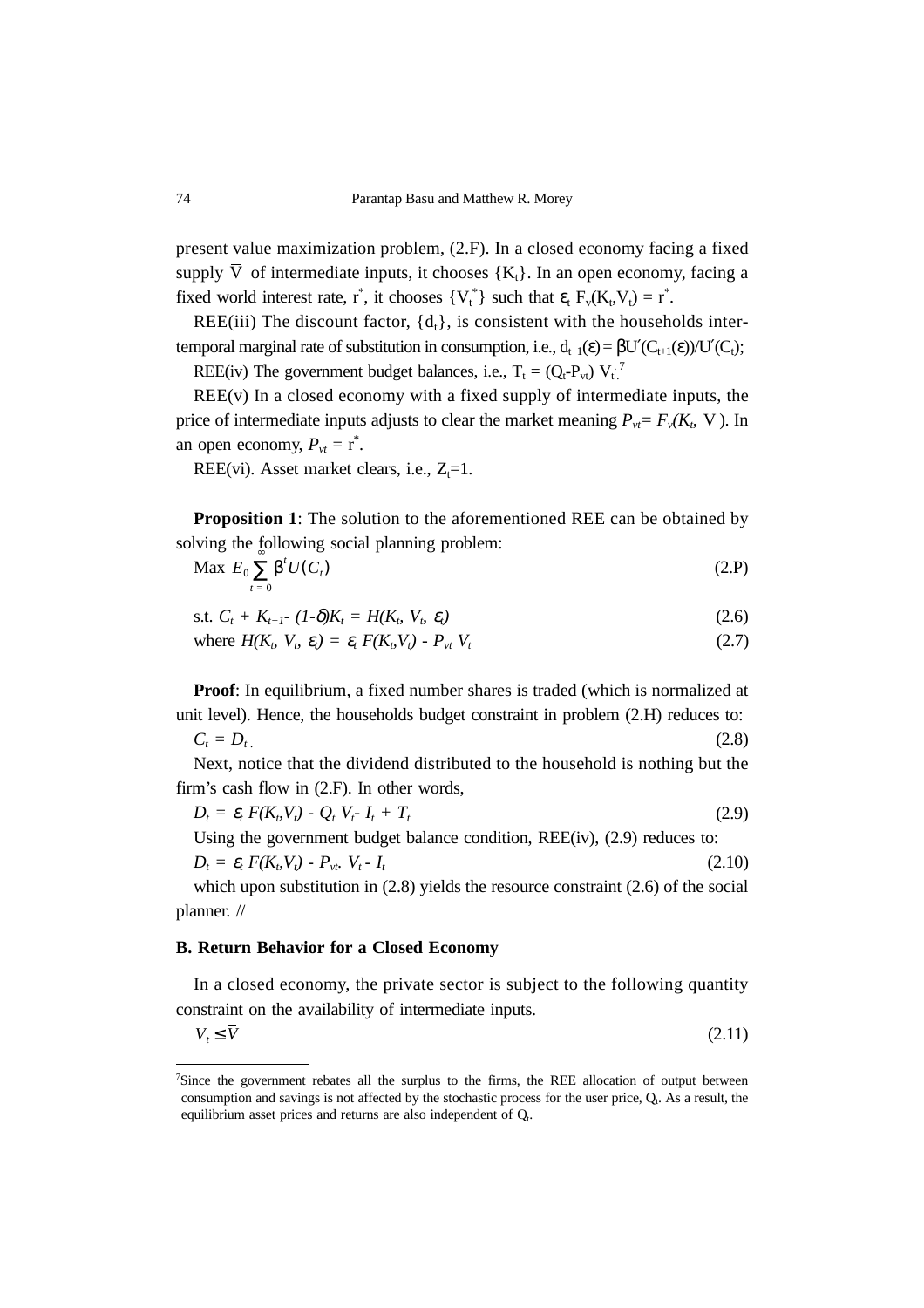We now examine the equilibrium real equity return behavior for an economy where the quantity constraint  $(2.11)$  is binding. We have the following lemma.

**Lemma 1**: In a rational expectations equilibrium, ex post stock return equals the investment return meaning,

$$
\frac{P_{t+1} + D_{t+1}}{P_t} = F_{kt+1} + 1 - \delta \tag{2.12}
$$

**Proof:** Since the production function is subject the constant returns to scale property and the imported intermediate inputs are paid according to its marginal product, in equilibrium, the price of equity  $(P_t)$  equals the claim to the capital stock,  $K_{t+1}$  purchased at t. In other words, in equilibrium,

$$
P_t = K_{t+1} \tag{2.13}
$$

Next using the cash flow in (2F), REE(iv) and the fact that  $P_{vt} = MPV_t$ , and the CRS property of the production function, the dividend at  $t+1$  can be rewritten as,

$$
D_{t+1} = \varepsilon_{t+1} F_k(K_{t+1}, V_{t+1}) K_{t+1} - I_{t+1}
$$
\n(2.14)

Plugging (2.12) and (2.13) into the ex post stock return,  $\frac{P_{t+1} + D_{t+1}}{P}$ , (2.12) immediately follows.  $\frac{P_{t+1} + D_{t+1}}{P_t}$ 

Notice that this equivalence between stock returns and investment return is a standard arbitrage condition, which holds despite the presence of a quantity constraint. The key reason for the validity of this arbitrage condition in the present context is the efficient pricing of intermediate inputs. If intermediate inputs are priced according to its marginal product, the remaining proceeds must go to the capital owners in the economy. Since equity is the value of capital, it is not surprising that the standard arbitrage condition holds.

In order to characterize the process for stock returns, we need to impose additional parametric restrictions on preference and technology. Assume a constant relative risk aversion (CRRA) class of utility functions and a Cobb-Douglas production function as follows:

$$
U(C_t) = \frac{C_t^{1-\gamma} - 1}{1 - \gamma}
$$
 (2.15)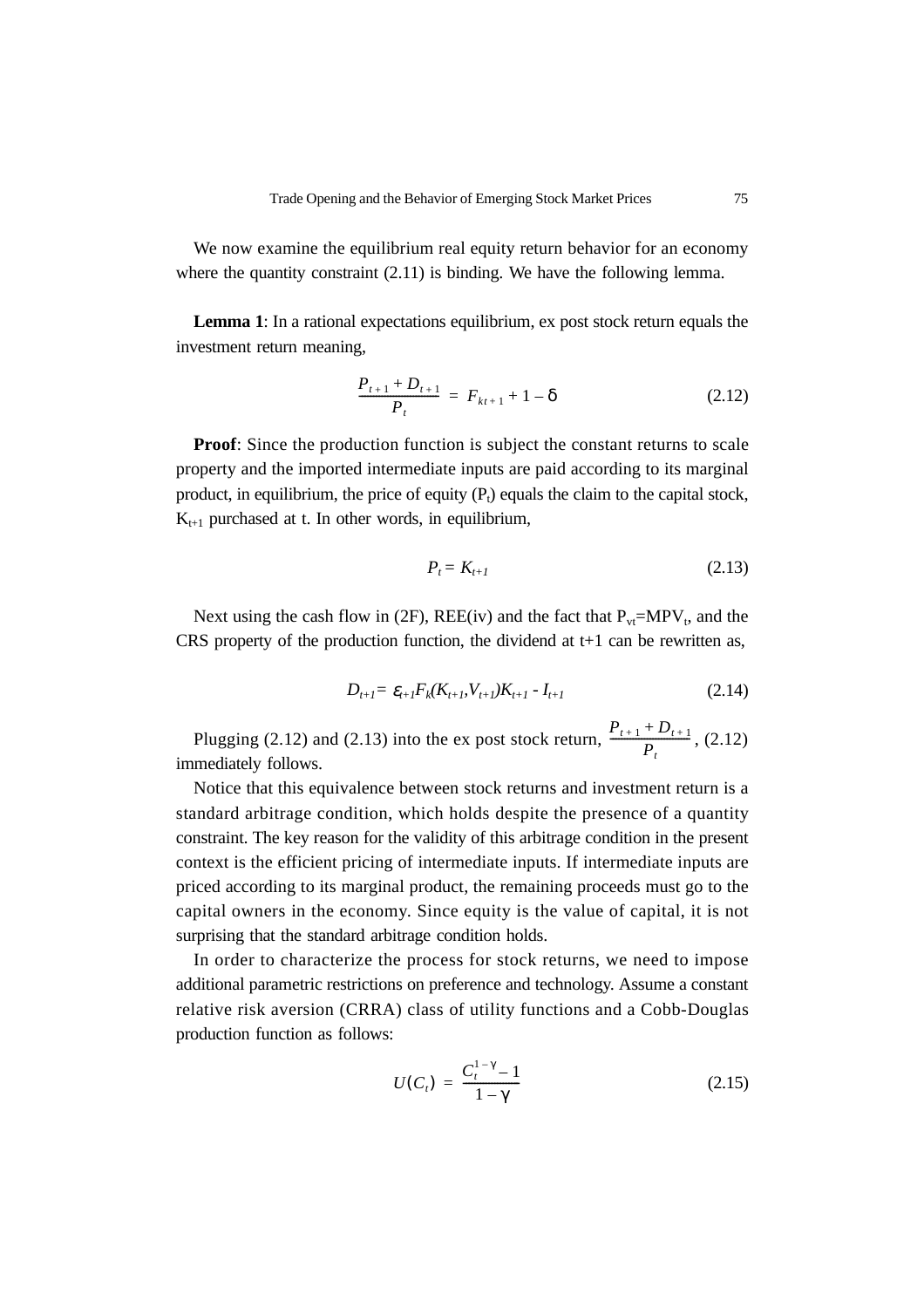76 Parantap Basu and Matthew R. Morey

with  $\gamma > 0$ 

$$
Y_t = F(K_t, V_t) = K_t^{1-\alpha} V_t^{\alpha} \qquad (2.16)
$$

with  $0 < \alpha < 1$ . Notice that the reciprocal of  $\gamma$  defines the elasticity of intertemporal substitution (call it  $\sigma$ ) and 1- $\alpha$  is the capital's share in output.

We first analyze the equilibrium property of the stock return for this closed economy. Since the level of intermediate inputs is fixed and there are no exogenous sources of growth, in the absence of any uncertainty, the model has a perfect foresight steady state where all variables are time invariant and henceforth represented by an asterisk. The steady state gross investment return (call  $R^*$ ) is thus characterized as:

$$
R^* = \frac{1}{\beta} \tag{2.17}
$$

Since an exact closed form solution for this model economy is not possible, we resort to a loglinear approximation of the model around the perfect foresight steady state. We follow Campbell's (1994) procedure of finding an approximate analytical solution by loglinearizing the model around the model's perfect foresight steady state. Defining all lower case letters as log levels, the production function (2.16) can be written as:

$$
y_t = (1 - \alpha)k_t + \alpha \bar{v} + a_t \tag{2.18}
$$

where  $y_t$  is the log of output and  $a_t = log \epsilon_t$ . Following Campbell (1994), we will, henceforth suppress all the constant intercept terms in the equations. The system of loglinear difference equations can be viewed as zero mean deviations from the model's perfect foresight steady state.

Using the fact that  $P_{vt} = MPV_t$  as per REE(v), the social planner's resource constraint (2.6) can be written as:

$$
C_t + K_{t+1} - (1 - \delta)K_t = (1 - \delta)K_t^{1 - \alpha} \overline{V}^{\alpha} \varepsilon_t
$$
\n(2.19)

which can be loglinearized $8$  as:

$$
k_{t+1} \approx \lambda_1 k_t + \lambda_2 a_t + (1 - \lambda_1 - \lambda_2)c_t
$$
 (2.20)

<sup>&</sup>lt;sup>8</sup>See Campbell (1994) for details on the log linearization. By normalizing  $\bar{V}$  to unity, the present setting can be mapped into Campbell's first model with inelastic labor and zero growth. Therefore, the same solution for the elasticities  $(\eta_{ii})$  apply here.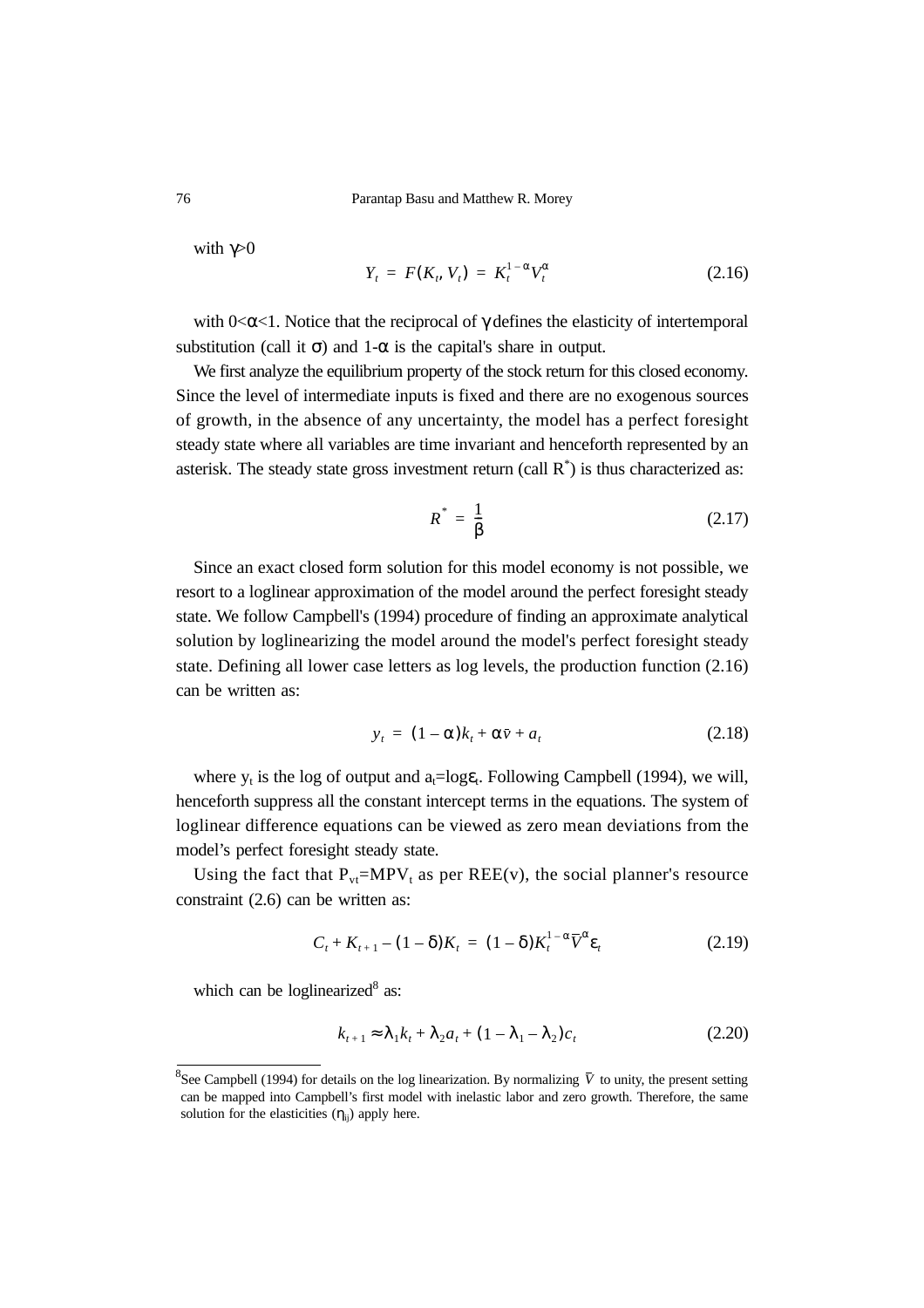where 
$$
\lambda_1 = \mathbf{R}^*
$$
 (2.21a)

$$
\lambda_2 = \frac{\alpha (R^* - 1 + \delta)}{1 - \alpha} \tag{2.21b}
$$

Next note that the first order condition of the social planner's problem (2.P) can be approximated as:

$$
r_{t+1} \approx \lambda_3 (a_{t+1} - k_{t+1}) \tag{2.22}
$$

where

$$
\lambda_3 \approx \frac{\alpha (R^* - 1 + \delta)}{R^*}
$$
 (2.23)

We have the following proposition:

**Proposition 2:** In a closed economy where the availability of imported intermediate inputs is fixed as in (2.11), the equilibrium stock return and price processes are given by the following:

$$
r_{t} = \eta_{kk} \log R_{t-1} + \lambda_{3} a_{t} - \lambda_{3} (\eta_{kk} + \eta_{ka}) a_{t-1}, \qquad (2.24a)
$$

$$
r = \eta_{kk} p_{t-1} + \eta_{ka} a_t \tag{2.24b}
$$

where

$$
\eta_{kk} = \lambda_1 + (1 - \lambda_1 - \lambda_2)\eta_{ck} \tag{2.25}
$$

$$
\eta_{ka} = \lambda_2 + (1 - \lambda_1 - \lambda_2)\eta_{ca}
$$
 (2.26)

$$
\eta_{ck} = \frac{-Q_1 - \sqrt{Q_1^2 - 4Q_0 Q_2}}{2Q_2} \tag{2.27}
$$

$$
\eta_{ca} = \frac{-\eta_{ck}\lambda_2 - \sigma\lambda_2}{-1 + (1 - \lambda_1 - \lambda_2)(\eta_{ck} + \sigma\lambda_3)}
$$
(2.28)

$$
Q_2 = (1 - \lambda_1 - \lambda_2); Q_1 = \lambda_1 - 1 + \sigma \lambda_3 (1 - \lambda_1 - \lambda_2); Q_0 = \sigma \lambda_3 \lambda_1
$$
 (2.29)

**Proof**: see Appendix.

Note that the stock return follows an  $ARMA(1,1)$  process while the stock price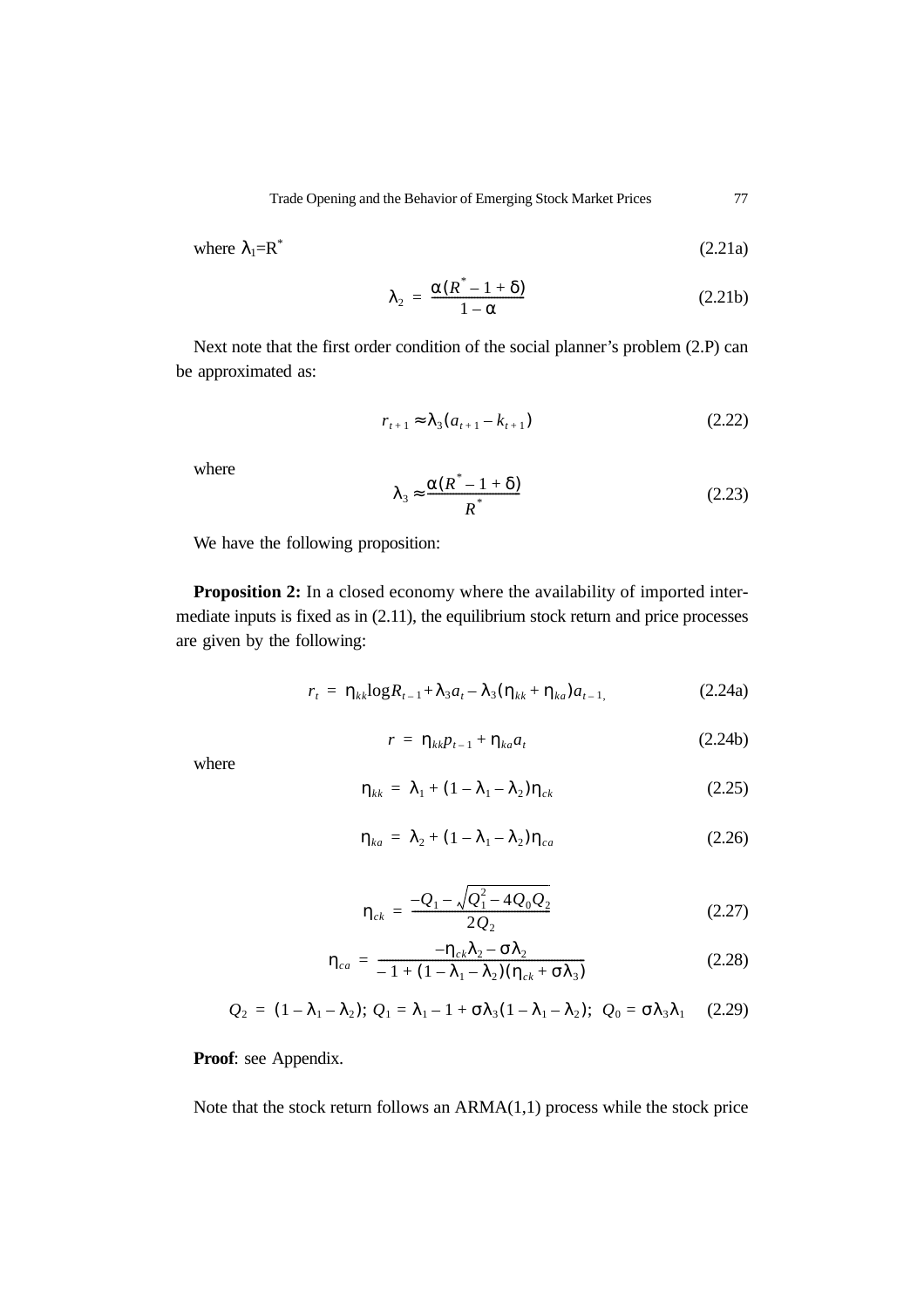follows a stationary AR(1) process. The immediate implication is that stock prices are mean reverting process in a closed economy.<sup>9</sup> It is straightforward to verify that the autocorrelation function for the stock returns in (2.24b) is given by:

$$
\rho_1 = \frac{-(1 - \eta_{kk}^2 - \eta_{kk} \cdot \eta_{ke})\eta_{ka}}{(1 - \eta_{kk}^2 + \eta_{ka}^2)}
$$
(2.30)

$$
\rho_j = \eta_{kk}\rho_{j-1} \qquad \text{for } j > 1 \tag{2.31}
$$

Proposition 2 provides a key result of the paper. In a closed economy with a binding constraint on the availability intermediate inputs, return autocorrelations are generally non-zero, which means predictability of stock prices. Stock prices do not show weak-form efficiency in this closed economy. The exact sign of autocorrelations depends on the parameter values. Table 1 reports calculation of the first order autocorrelation for alternative parameter values setting  $\beta$ =0.96 and δ=.025 as in Campbell (1994).

Notice that the return autocorrelations range from negative to positive numbers depending on the risk aversion parameter (γ) and the technology parameter ( $\alpha$ ). An increase in risk aversion unambiguously raises the return autocorrelation. A higher γ means a lower degree of intertemporal substitution (σ) in consumption. When a good shock hits the economy today, the current output rises. This promotes both current consumption and investment. However, due to diminishing returns, increased investment lowers the prospective return to capital. In response to this, the agent experiences two opposing effects: an income effect, which induces her to invest more and a substitution effect which lowers her investment propensity. For a large value of γ the income effect dominates the substitution effect. This will lower the investment return further. In summary, return will first rise in response to a

| $\alpha \gamma$ | .3      |         |         |      |       | 10   |
|-----------------|---------|---------|---------|------|-------|------|
| .3              | $-.019$ | $-.014$ | 0.00    | 0.00 | 0.036 | .086 |
| .5              | $-.038$ | $-.024$ | $-.015$ | .013 | .081  | .172 |
| .6              | $-.052$ | $-.03$  | $-.015$ | .026 | .121  | .236 |
|                 | 0.012   | $-.024$ | .016    | .118 | .295  | .452 |

**Table 1.** Calculation of the first order autocorrelation for alternative parameter values

<sup>9</sup>It is important to note that equilibrium stock prices show mean reverting behavior as long as  $\eta_{kk}$ <1. Campbell has calculated  $\eta_{kk}$  for a wide range of parameter values and finds it less than unity. It is increasing in the risk aversion parameter, γ. In a deterministic model,  $1$ -η<sub>kk</sub> represents the rate of convergence.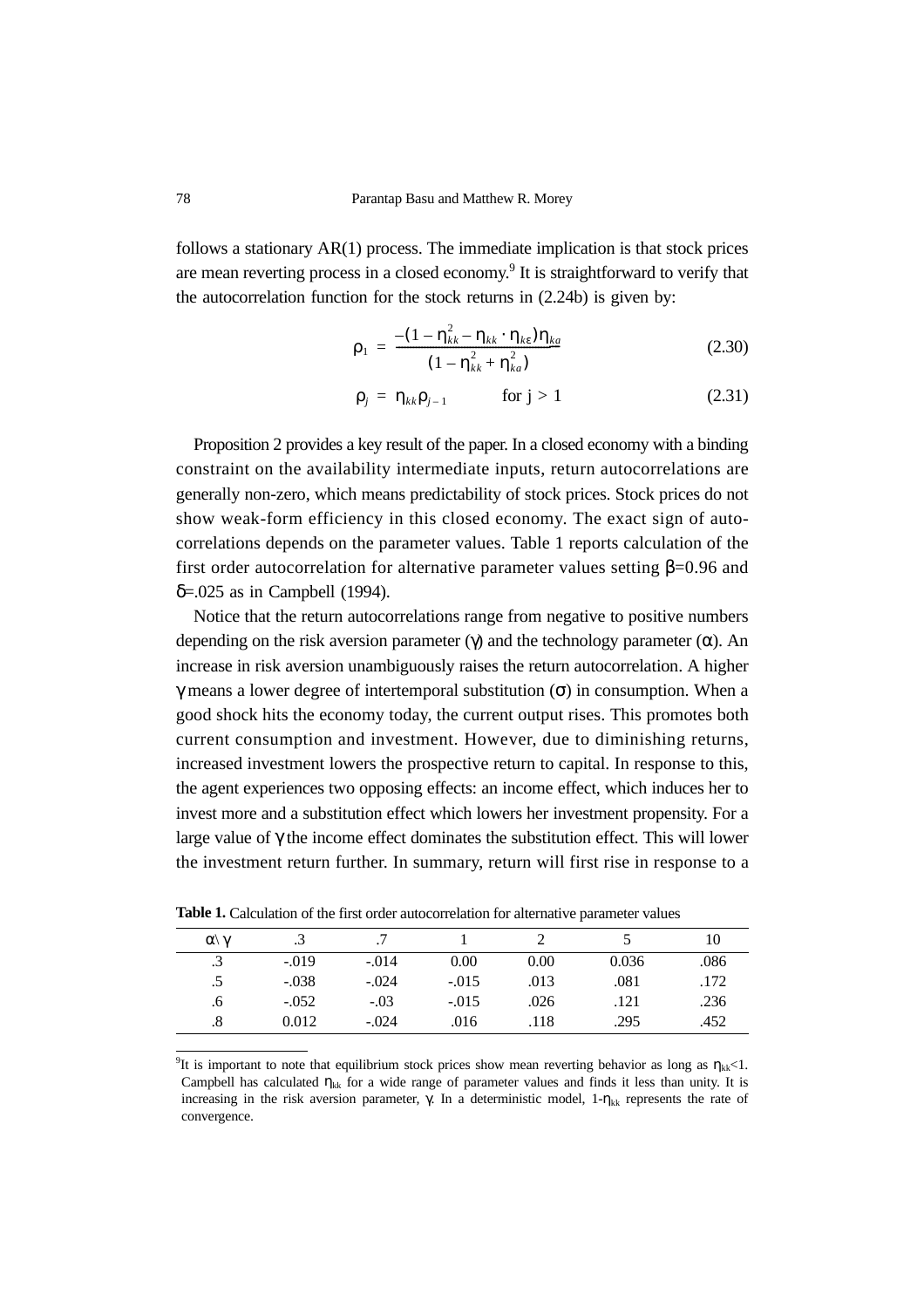positive transitory technology shock and then it will start falling. The stronger the diminishing returns to capital (meaning larger  $\alpha$ ), the declining phase of the return will be more persistent until the economy lands in to the steady state. This will tend to make the return autocorrelations larger. This explains why the size of the return autocorrelation is greater when  $γ$  or  $α$  is larger.

### **C. Return Behavior for an Open Economy**

For an open economy, we first establish that the standard arbitrage condition again holds, meaning the ex post stock return equals investment return in each period. We have the following lemma.

**Lemma 2:** For an open economy, 
$$
\frac{P_{t+1} + D_{t+1}}{P_t} = F_{kt+1} + 1 - \delta
$$
.

**Proof:** The social planner's resource constraint (2.6) for the open economy now reduces to:

$$
C_t + I_t = \varepsilon_{t+1} F(K_{t+1}, V_{t+1}) - r^* V_{t+1}
$$
\n(2.32)

Since in an REE,  $C_t=D_t$  for all t, the dividend at date t+1 is given by:

$$
D_{t+1} = \varepsilon_{t+1} F(K_{t+1}, V_{t+1}) - r^* V_{t+1}
$$

which after using the CRS property of the production function reduces to

$$
D_{t+1} = \varepsilon_{t+1} F_k(K_{t+1}, V_{t+1}) + (\varepsilon_{t+1} F_v(K_{t+1}, V_{t+1}) - r^*) V_{t+1} - I_{t+1}
$$
 (2.33)

Next note that when the imported input  $V_{t+1}$  is set at its efficient level  $V_{t+1}^*$  as per REE(ii), its marginal product equals the price, r<sup>\*</sup>, meaning

$$
\varepsilon_{t+1} F_{\nu}(K_{t+1}, V_{t+1}) = r^* \tag{2.34}
$$

which means (2.33) now reduces to

$$
D_{t+1} = \varepsilon_{t+1} F_k(K_{t+1}, V_{t+1}) - I_{t+1}
$$
\n(2.35)

Next using the fact that  $P_t=K_{t+1}$  for all t and following the same steps as in proposition 2, it follows that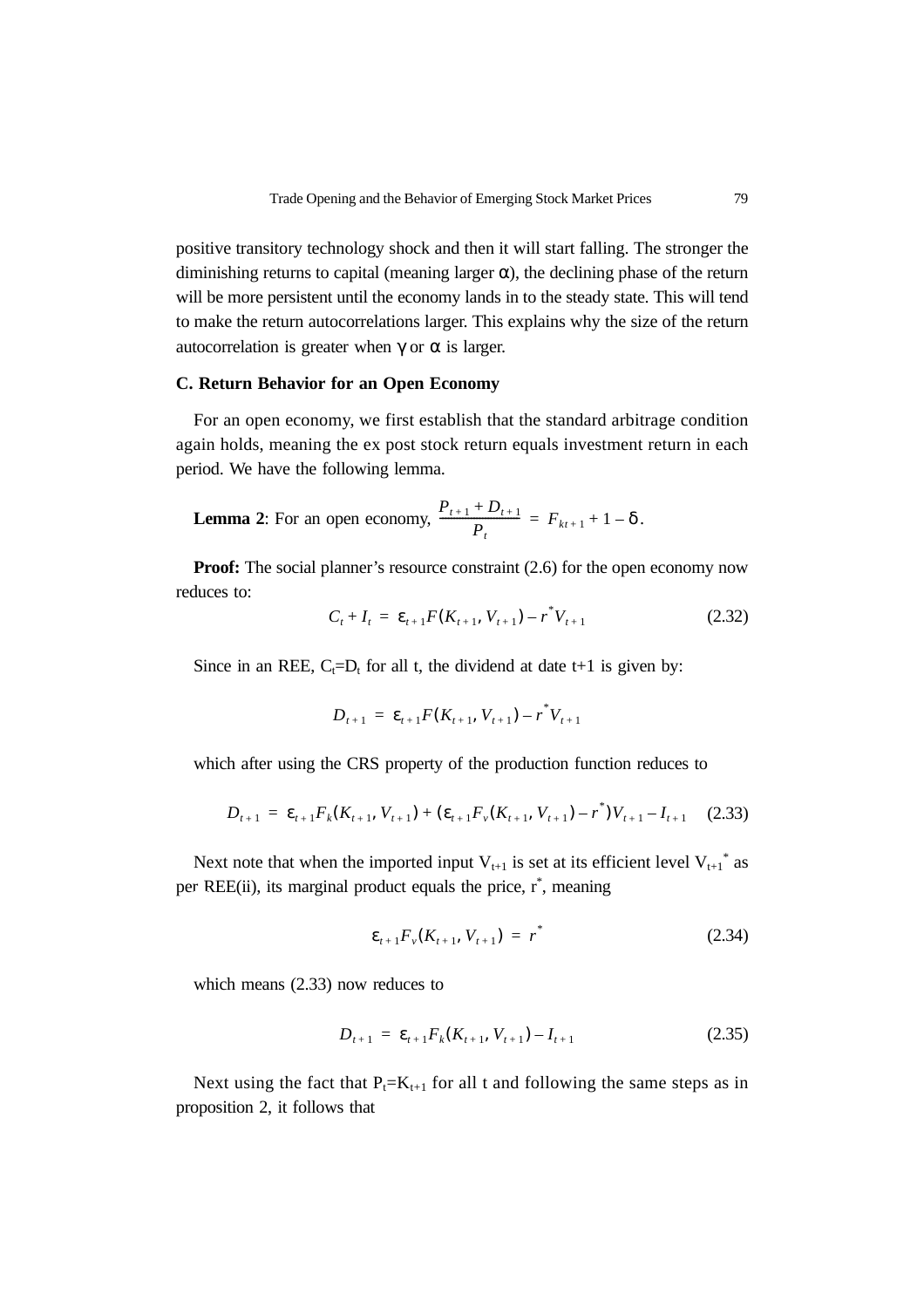80 Parantap Basu and Matthew R. Morey

$$
\frac{P_{t+1} + D_{t+1}}{P_t} = F_{kt+1} + 1 - \delta.
$$
 (2.36)

**Proposition 3**: In an open economy, stock returns show zero serial autocorrelation, and the stock price follows the random walk hypothesis.

**Proof**: Appendix.

The intuition behind this result is as follows. In a closed economy, home country's production is subject to diminishing returns with a fixed quantity of intermediate inputs. In an open economy, along its growth path, the home country now no longer faces any shortage of imported intermediate inputs. The level of imported intermediate inputs now grows on par with the capital stock ensuring full productive efficiency. Consequently, the return to capital does not fall as the economy grows thus giving rise to self-sustained growth. The variation of the returns to capital, therefore, purely reflects the idiosyncratic shocks  $(\varepsilon_t)$  to productivity. The equilibrium stock returns thus show zero serial correlation and stock prices follow a random walk.

#### **III. Effect of Financial Opening on the Stock Market Prices**

Until now we did not allow any offshore holding of assets by the home country. In this section, we analyze a scenario where the home country is allowed to hold foreign assets. The representative agent enters each period with previous holdings of home and foreign assets. Home assets are in the form of home shares,  $Z_t$  and foreign assets are in the form of foreign bonds,  $B_t$  which offer a fixed world interest rate, r\*. The finance constraint facing the household is now:

$$
B_{t+1} - B_t + P_t Z_{t+1} - P_{t-1} Z_t = r^* B_t + D_t Z_t + (P_t - P_{t-1}) Z_t - C_t \tag{3.1}
$$

The first order condition for each asset is given by:

$$
E_t R_{t+1} m_{m+1} = 1 \tag{3.2}
$$

$$
E_t(1+r^*)m_{m+1} = 1 \tag{3.3}
$$

where 
$$
R_{t+1} = \frac{P_{t+1} + D_{t+1}}{P_t}
$$
 and  $m_{t+1} = \frac{BU'(C_{t+1})}{U'(C_t)}$ .

Combining (3.2) and (3.3), we obtain the following equation for the excess return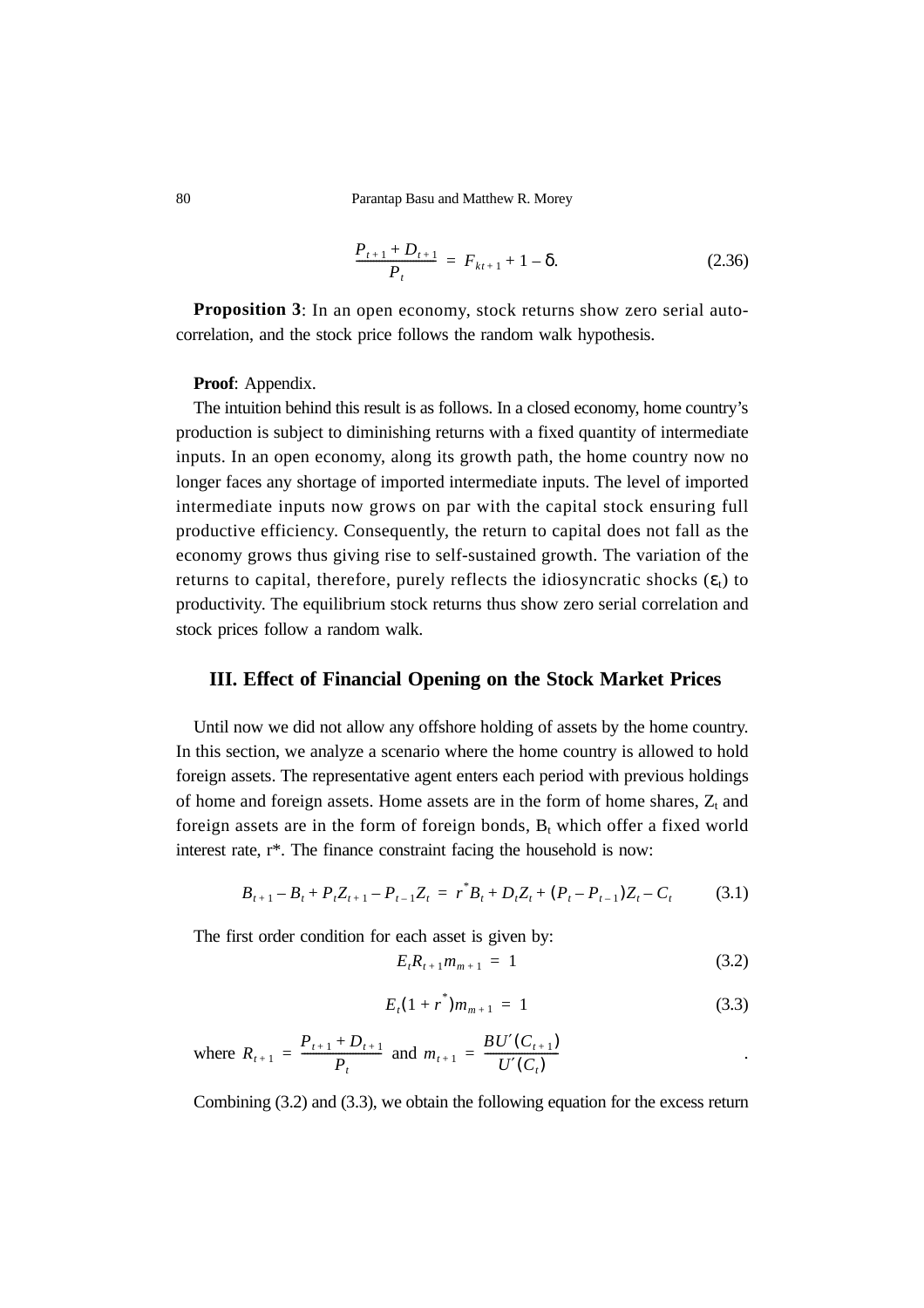on stocks $^{10}$ :

$$
E_t R_{t+1} - (1 + r^*) = -\frac{\text{cov}_t(R_{t+1}, m_{t+1})}{E_t m_{t+1}}
$$
(3.4)

In order to have efficient market condition, it is necessary that the martingale efficiency condition holds, which requires the expected stock return to be constant. We next have the following proposition.

**Lemma 3***: If the utility function is of a CRRA class as in (2.15), the stock price follows the martingale property, if and only if the dividend growth rates are serially uncorrelated.* 

**Proof:** For the CRRA preference (2.15), in equilibrium,

$$
R_{t+1} = constant. \frac{D_{t+1}}{D_t}
$$
 (3.5)

$$
m_{t+1} = const. \left[\frac{D_{t+1}}{D_t}\right]^{-\gamma} \tag{3.6}
$$

Next plug (3.5) and (3.6) into (3.4), to check that  $E_t(R_{t+1})$  is a constant if and only if dividend growth rates,  ${D_{t+1}/D_t}$  are uncorrelated. Since  $E_t(R_{t+1})$  is a constant and the dividend growth rates are serially uncorrelated, the immediate implication is that stock prices follow the martingale property. Q.E.D.

Whether stock valuation equations satisfy market efficiency condition crucially boils down to whether dividend growth rates are serially uncorrelated.<sup>11</sup> In the earlier section, we established that dividend growth rates would be serially uncorrelated in an economy where there is no restriction on imports of intermediate inputs. In an economy with restriction on imports, this zero correlation in dividend growth condition will be violated, and then stock prices will not obey the martingale efficiency condition even though there is financial openness.<sup>12</sup> Financial opening

<sup>&</sup>lt;sup>10</sup>To see this, note that (3.2) can be rewritten as:  $E_t R_{t+1}E_t m_{t+1}+cov_t(R_{t+1},m_{t+1})=1$ . Using this in conjunction with (3.3), one gets the result.

 $<sup>11</sup>$ Note that the martingale efficiency condition is equivalent to the random walk property of stock prices.</sup> See, Basu (1990), for a general theory of martingale model of stock prices, where dividend follows a geometric random walk.

 $12$ See equations (2.24a) and (2.24b).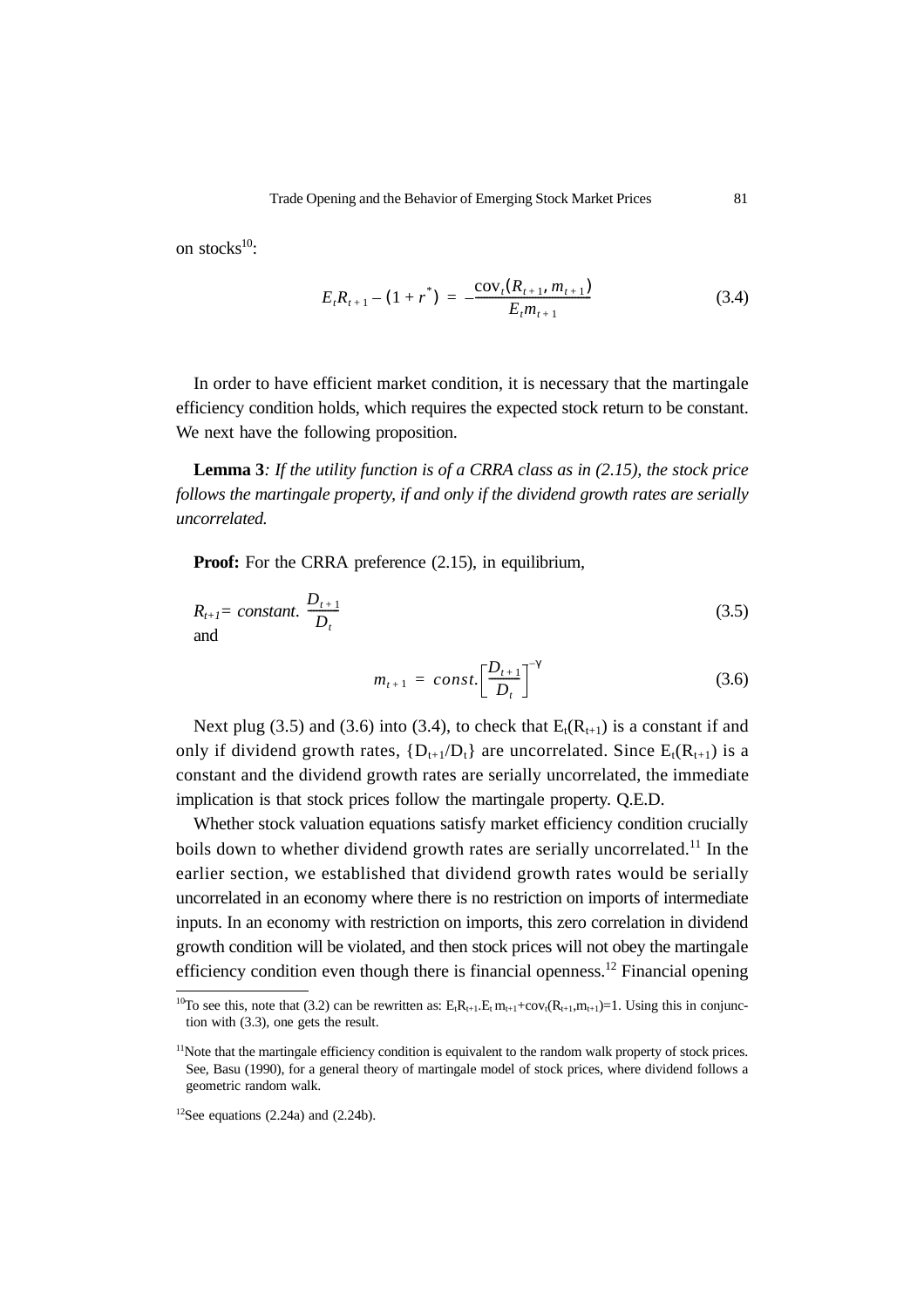alone will not thus promote stock market efficiency unless trade openness in the form described in section 3 is accompanied with it. This kind of trade openness promotes technological efficiency, which translates into stock market efficiency.

# **IV. Review of Empirical Work in relation to the Model**

As stated in the introduction, there is a growing empirical literature that has examined the role of liberalization and its influences on emerging stock markets. Given that our model, described in sections II and III, posits that after trade liberalization stock prices should eventually move to a random walk process, we now review this empirical literature and examine how it relates to our theoretical conclusions.

The results of empirical work that directly examine the issue of liberalization and stock market efficiency are in two camps. First, Kim and Singal (2000a, 2000b) have found that after financial liberalization, there is an improvement in stock market efficiency. Specifically they find using variance ratio analysis, that before liberalization most countries in the sample are not efficient (as measured by a random walk), yet after liberalization, significantly more countries cannot reject the hypothesis of a random walk. This result is very consistent with our models prediction, even though they are examining financial liberalization rather than trade liberalization.

In the other camp, Kawakatsu and Morey (1999a, 1999b) and Basu, Kawakatsu and Morey (2000) conduct a broad battery of econometric tests to examine stock market efficiency pre and post financial *and* trade liberalization. Using autocorrelation tests, variance ratio tests, KPSS tests, and various forms of Dickey-Fuller unit root tests they find that the stock markets were in general, efficient

**Figure 1.** Two regimes of liberalization given a fixed realization of  $\varepsilon_t$ . In the Closed regime, the country remains at  $\bar{V}$  In the Open regime, the country moves to  $V_t^*$ .

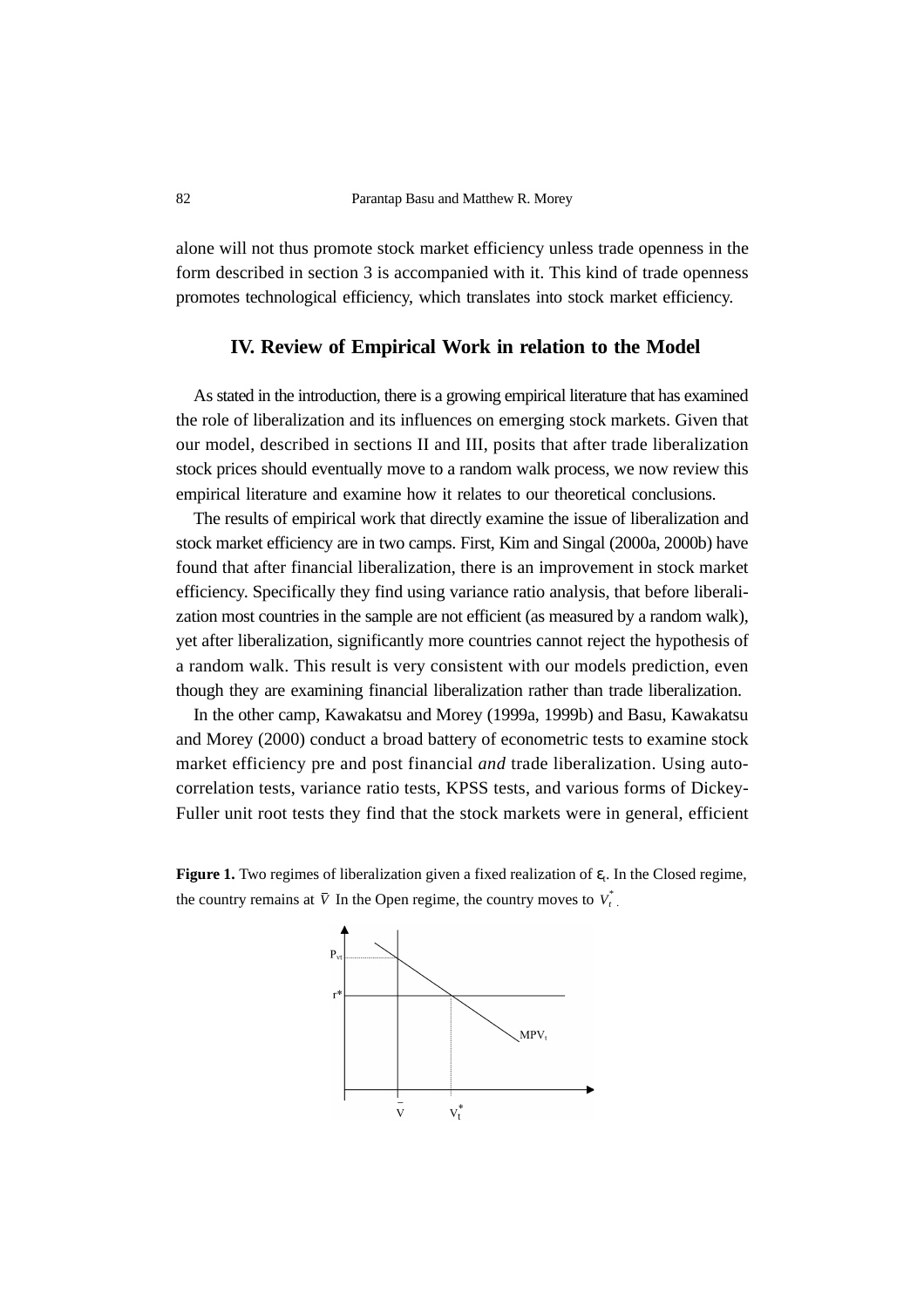before and after liberalization (whether financial or trade).

In the same sprit as the above described work, we conducted some simple tests on real stock prices before and after trade liberalization to further examine this issue. In the analysis, we used the trade liberalization dates of Sachs and Warner (1995) to define whether a country was open or not to trade.<sup>13</sup> The dates of the data

| <b>Closed Countries</b> | Return Data when Closed |  |  |
|-------------------------|-------------------------|--|--|
| Argentina               | 76.01-90.12             |  |  |
| <b>Brazil</b>           | 76.01-90.12             |  |  |
| India                   | 76.01-93.12             |  |  |
| Mexico                  | 76.01-85.12             |  |  |
| Nigeria                 | 85.01-99.08             |  |  |
| Pakistan                | 85.01-99.08             |  |  |
| Philippines             | 85.01-87.12             |  |  |
| Venezuela               | 85.01-88.12             |  |  |
| Zimbabwe                | 76.01-99.08             |  |  |
| <b>Open Countries</b>   | Return Data When Open   |  |  |
| Argentina               | 91.01-99.08             |  |  |
| <b>Brazil</b>           | 91.01-99.08             |  |  |
| Chile                   | 76.01-99.08             |  |  |
| Colombia                | 86.01-99.08             |  |  |
| Czech.                  | 94.01-99.08             |  |  |
| Greece                  | 76.01-99.08             |  |  |
| Hungary                 | 94.01-99.08             |  |  |
| India                   | 94.01-99.08             |  |  |
| Indonesia               | 90.01-99.08             |  |  |
| Jordan                  | 79.01-99.08             |  |  |
| Korea                   | 76.01-99.08             |  |  |
| Malaysia                | 85.01-99.08             |  |  |
| Mexico                  | 86.01-99.08             |  |  |
| Morocco                 | 95.12-99.08             |  |  |
| Peru                    | 93.01-99.08             |  |  |
| Philippines             | 88.01-99.08             |  |  |
| Poland                  | 94.01-99.08             |  |  |
| Portugal                | 86.02-99.03             |  |  |
| South Africa            | 94.02-99.08             |  |  |
| Sri Lanka               | 93.01-99.08             |  |  |
| Taiwan                  | 85.01-99.08             |  |  |
| Thailand                | 76.01-99.08             |  |  |
| Turkey                  | 89.01-99.08             |  |  |
| Venezuela               | 89.01-99.08             |  |  |

Table 2. Sachs and Warner (1995) dates

<sup>13</sup>Sachs and Warner define a country as open or not to trade by using definitions such as whether non-tariff barriers covering 40 percent of more of trade; Average tariff rates of 40 percent or more ; a black market exchange rate that has depreciated by 20 percent or more relative to the official exchange rate, on average, during the 1970's and 1980's; and other measures. See Sachs and Warner for more information.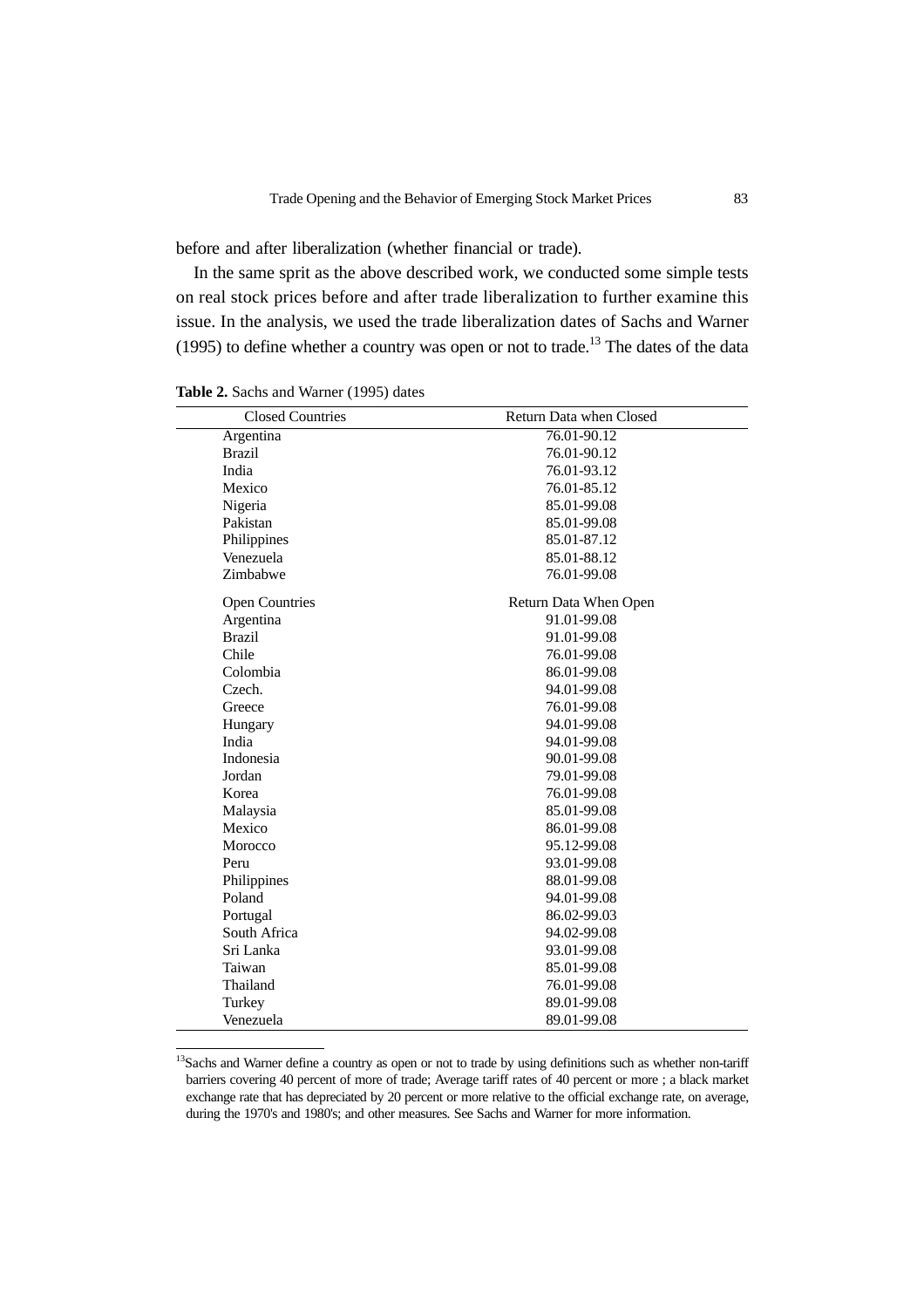and the listing of the countries defined as open or closed are listed in Table 2. We then used real stock prices in our analysis to be consistent with the model. The real stock prices were calculated by using the dollar denominated prices from the International Financial Corporation Emerging Markets database and the consumer price index data from the International Financial Statistics.

With these data we applied two straightforward tests to the log of the real stock prices: a variance ratio test and newer version of the standard Dickey-Fuller test.<sup>14</sup> The variance ratio test results are reported in Tables 3 (the table reports the variance ratios for lag intervals of two, six and 12 months). These variance ratios should be close to one under the null hypothesis of a random walk. The results for the Dickey-Fuller test are reported in Table 4 and have a null hypothesis of a unit root.

The results show very similar results to the second camp described above. Specifically, we find that both tests generally show that stock prices generally behave as random walks before and after trade liberalization.

While these brief empirical results support our models conclusions during the post-trade liberalization period, they do not lend support to the models prediction that stock prices will be mean reverting in the pre-trade liberalization period. To this point we have two explanations. First, the tests that we are using to describe are of low power and consequently cannot accurately test for stationarity in the preliberalization period. Second, and more importantly, it is very possible that traders will realize the movement towards trade liberalization much before the announcement of such effects. Hence, the actual effect of trade liberalization may be coming well before the official trade liberalization dates that we used above. Only if it is possible to accurately date when traders became aware of the countrys commitment to open trade, can we truly test the models pre-liberalization conclusions.

# **V. Conclusions**

This paper explores the effects of trade opening on emerging market stock returns. Trade opening is modeled as an elimination of a non-tariff restriction on the import of foreign intermediate inputs. In an autarkic environment where the

<sup>&</sup>lt;sup>14</sup>The Dickey-Fuller test we use the autoregressive unit root test proposed by Elliott, Graham, and Stock (1996), which we refer to as the DF-GLS test. We use this test as it has been show to the highest power of the Dickey-Fuller unit roots tests. The DF-GLS test is a lower tail test and we reject the null hypothesis of a unit root if the test statistic is to the left of the critical value. The lags used are devised from the procedure of Newey and West (1994).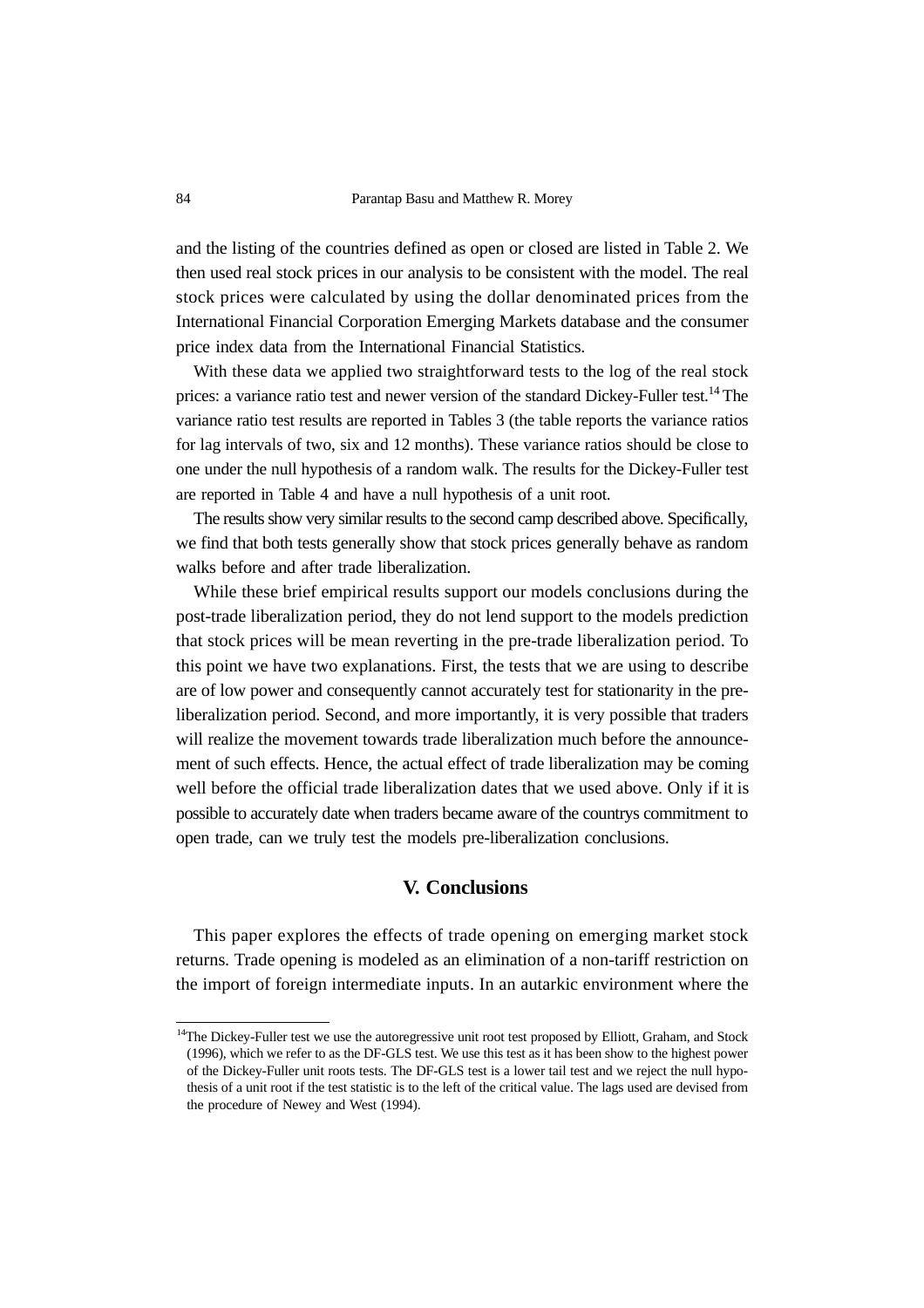| <b>Closed Countries</b> | Lag $=2$ month | $Lag = 6$ months | $Lag = 12$ months |
|-------------------------|----------------|------------------|-------------------|
| Argentina               | 0.99           | 0.92             | 0.84              |
| <b>Brazil</b>           | 1.00           | 0.90             | 1.04              |
| India                   | 1.08           | 0.99             | 1.01              |
| Mexico                  | 1.12           | $1.45*$          | 2.06***           |
| Nigeria                 | 1.01           | 0.81             | 0.79              |
| Pakistan                | 1.08           | 1.19             | 1.40              |
| Philippines             | $1.41*$        | 1.39             | $2.12*$           |
| Venezuela               | 1.12           | 1.32             | 1.10              |
| Zimbabwe                | $1.20***$      | 1.95***          | $2.67**$          |
| <b>Open Countries</b>   |                |                  |                   |
| Argentina               | 1.07           | 1.11             | 1.10              |
| <b>Brazil</b>           | 1.04           | 0.82             | 0.74              |
| Chile                   | $1.16***$      | $1.57***$        | 2.00***           |
| Colombia                | $1.41***$      | 1.80***          | 2.30***           |
| Czech.                  | 1.07           | 0.62             | 0.81              |
| Greece                  | $1.13*$        | $1.35*$          | $1.76***$         |
| Hungary                 | 0.95           | 0.84             | 1.02              |
| India                   | 0.94           | 1.05             | 0.74              |
| Indonesia               | $1.28**$       | $1.55*$          | $1.90*$           |
| Jordan                  | 1.01           | 1.11             | 1.08              |
| Korea                   | 1.07           | 1.23             | 1.44              |
| Malaysia                | 1.13           | 1.35             | 1.51              |
| Mexico                  | $1.34*$        | 1.30             | 1.21              |
| Morocco                 | $1.26*$        | 1.54             | 1.52              |
| Peru                    | 1.06           | 0.88             | 1.02              |
| Philippines             | $1.31***$      | 1.58**           | $1.70*$           |
| Poland                  | 1.09           | 1.36             | 1.59              |
| Portugal                | 1.26           | 1.62             | $2.10**$          |
| South Africa            | 0.99           | 0.92             | 1.02              |
| Sri Lanka               | 1.18           | 1.51             | $1.82*$           |
| Taiwan                  | 1.05           | 1.17             | 1.20              |
| Thailand                | 1.15           | 1.32             | 1.70**            |
| Turkey                  | 1.12           | $1.36*$          | 1.50              |
| Venezuela               | 0.99           | 1.35             | $1.85**$          |

**Table 3.** Variance Ratio Results

\*\*\*indicates significance at the 1 percent level using heteroscedastic robust z-statistics

\*\*indicates significance at the 5 percent level using heteroscedastic robust z-statistics

\*indicates significance at the 10 percent level using heteroscedastic robust z-statistics

domestic production is starved due to lack of availability of complementary foreign intermediate inputs, technological economies scale are not reached and as a result diminishing returns to capital prevails. This technological inefficiency transmits to the financial sector. The stock market deviates from efficiency by displaying mean reverting behavior. As soon as the non-tariff barrier to the free flow of foreign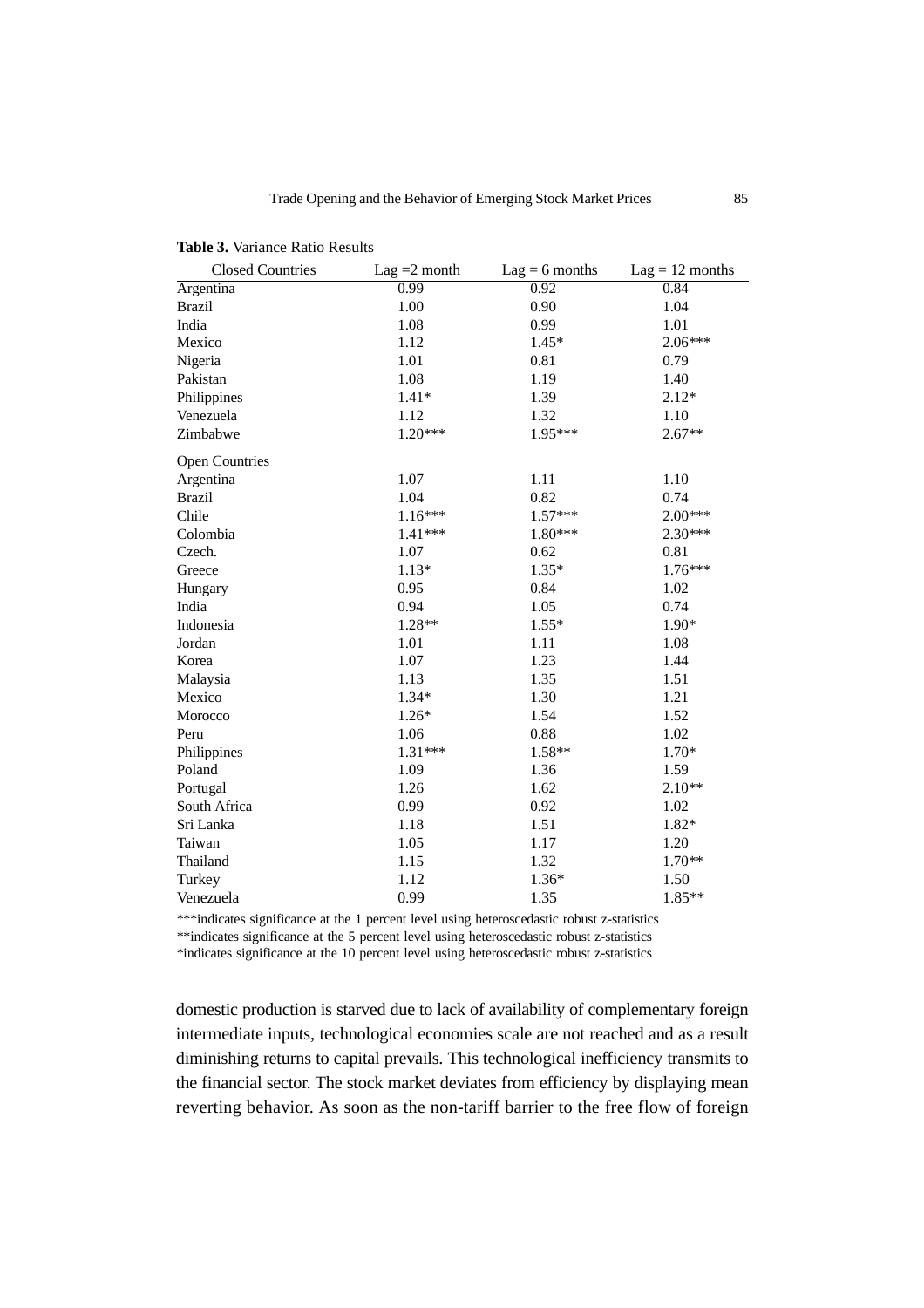| <b>Closed Countries</b> | <b>Test Statistic</b> | Lag Used       |
|-------------------------|-----------------------|----------------|
| Argentina               | $-1.12$               | $\overline{8}$ |
| <b>Brazil</b>           | $-1.62*$              | 8              |
| India                   | 0.81                  | 9              |
| Mexico                  | $-1.84*$              | 8              |
| Nigeria                 | $-1.45$               | 9              |
| Pakistan                | $-0.92$               | 9              |
| Philippines             | $-0.51$               | $\overline{4}$ |
| Venezuela               | $-1.61$               | $\overline{4}$ |
| Zimbabwe                | $-2.07**$             | 12             |
| <b>Open Countries</b>   |                       |                |
| Argentina               | 0.31                  | 7              |
| <b>Brazil</b>           | 0.03                  | $\overline{7}$ |
| Chile                   | 0.09                  | 12             |
| Colombia                | $-0.20$               | $\,8\,$        |
| Czech.                  | $-0.38$               | 5              |
| Greece                  | $-1.13$               | 12             |
| Hungary                 | $-0.86$               | 5              |
| India                   | $-1.02$               | 5              |
| Indonesia               | $-1.86*$              | 7              |
| Jordan                  | $-0.03$               | 10             |
| Korea                   | $-0.58$               | 12             |
| Malaysia                | $-1.65*$              | 9              |
| Mexico                  | 0.08                  | 8              |
| Morocco                 | 0.05                  | $\overline{4}$ |
| Peru                    | $-0.76$               | 5              |
| Philippines             | $-1.30$               | 8              |
| Poland                  | $-0.43$               | 5              |
| Portugal                | $-0.20$               | 8              |
| South Africa            | $-0.56$               | 5              |
| Sri Lanka               | $-0.98$               | 5              |
| Taiwan                  | $-0.25$               | 9              |
| Thailand                | $-0.96$               | 12             |
| Turkey                  | $-1.00$               | $\overline{7}$ |
| Venezuela               | $-1.70*$              | 8              |

**Table 4.** Dickey-Fuller Tests

\*\*\*indicates significance at the 1 percent level

\*\*indicates significance at the 5 percent level

\*indicates significance at the 10 percent level

intermediate inputs is removed, the resulting technological efficiency manifests in terms of a random walk behavior of the stock market prices. We also establish that financial opening alone will not promote stock market efficiency. Trade reform in the form of removal of non-tariff barriers to imports intermediate inputs is just crucial because it translates technological efficiency to financial market efficiency.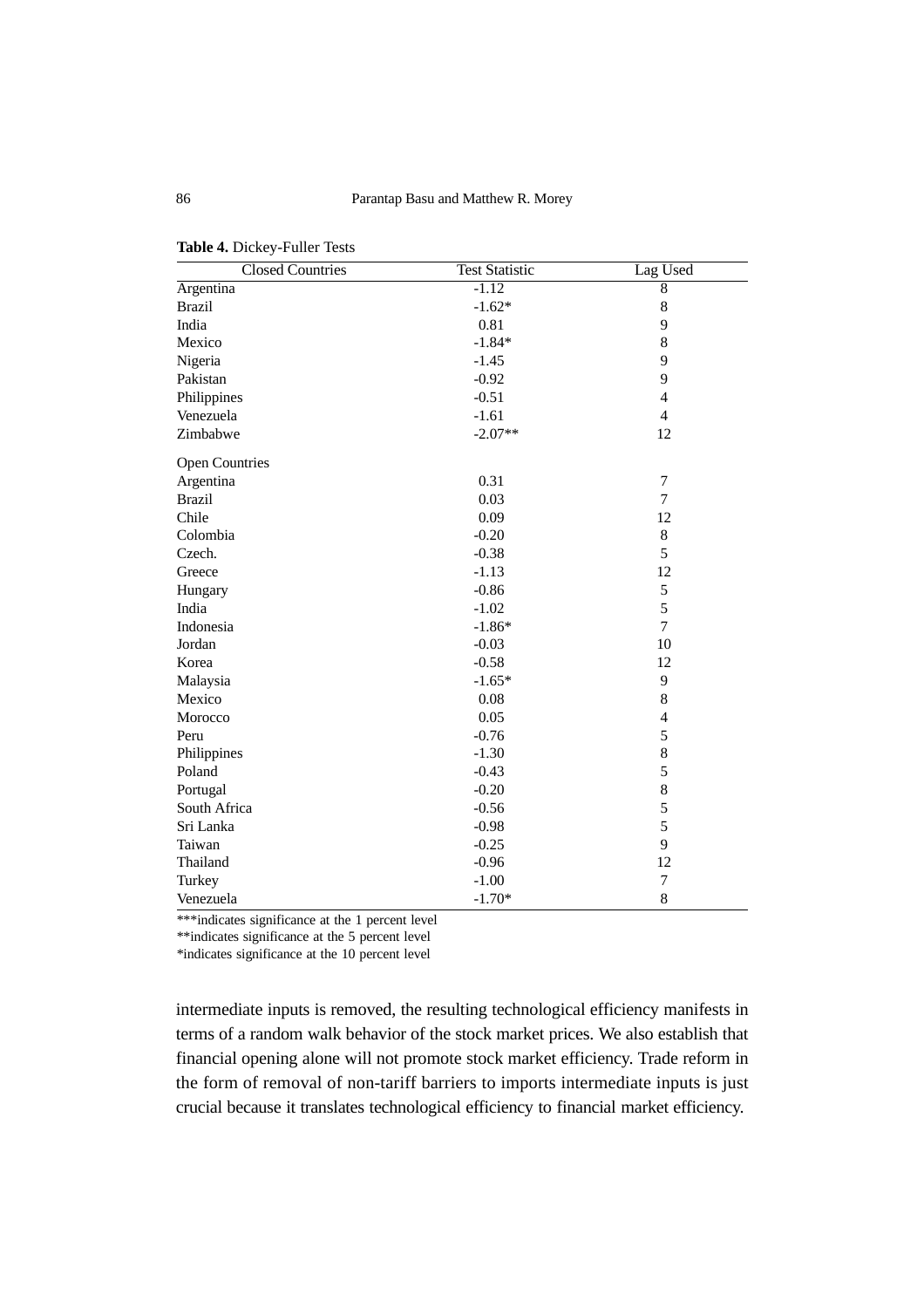This theoretical analysis offers a testable hypothesis regarding the link between the productive efficiency and financial market efficiency. In terms of empirical support for our model, other researchers and our own results show that after trade liberalization, there is evidence that markets are efficient. However, we do not find sufficient evidence to indicate that the markets were not efficient before trade liberalization. This may be due to the power of the tests being used and or the fact that it is difficult to date when traders first incorporate their beliefs about the countrys commitment to trade opening.

#### **Acknowledgement**

The first author acknowledges Harald Uhlig and seminar participants at Tilburg University for helpful comments. We also benefited greatly from the comments of an anonymous referee. The usual disclaimer applies.

*Received 11 November 2002, Accepted 4 November 2003*

## **References**

- Bardhan, P., 1970, Economic Growth, Development and Foreign Trade, Wiley: New York, NY.
- Basu, P., 1990, "A Martingale Theory of Asset Prices in a Production Economy", *Mathematical Social Sciences*, Vol.20, 1990, pp. 215-225.
- Basu, P., H. Kawakatsu and M. Morey, "Liberalization and Stock Prices in Emerging Markets", *Emerging Markets Quarterly*, Fall 2000, 1-17.
- Bekaert, G. and C. Harvey, 2000, "Foreign Speculators and Emerging Equity Markets", *Journal of Finance*, April, 565-613.
- Bekaert, G., C. Harvey and C. Lundblad, 2001, "Does Financial Liberalization Spur Growth?", Duke University Working Paper.
- Brock, W.A., 1982, "Asset Prices in a Production Economy," in J.J. McCall (ed.), The Economics of Information and Uncertainty, (University of Chicago Press, Chicago, IL), 1-83.
- Bruno, M and J. Sachs, 1985, The Economics of Worldwide Stagflation, (Harvard University Press, Cambridge, MA).
- Campbell, J.Y, 1994, "Inspecting the Mechanism: An Analytical Approach to the Stochastic Growth Model." Journal of Monetary Economics 33, 463-506.
- Feenstra, R.C. and J.R. Markusen, 1994, "Accounting for Growth with New Inputs," *International Economic Review*, 35, pp. 429-447.
- Henry, P.B., 2000a, "Stock Market Liberalization, Economic Reform, and Emerging Market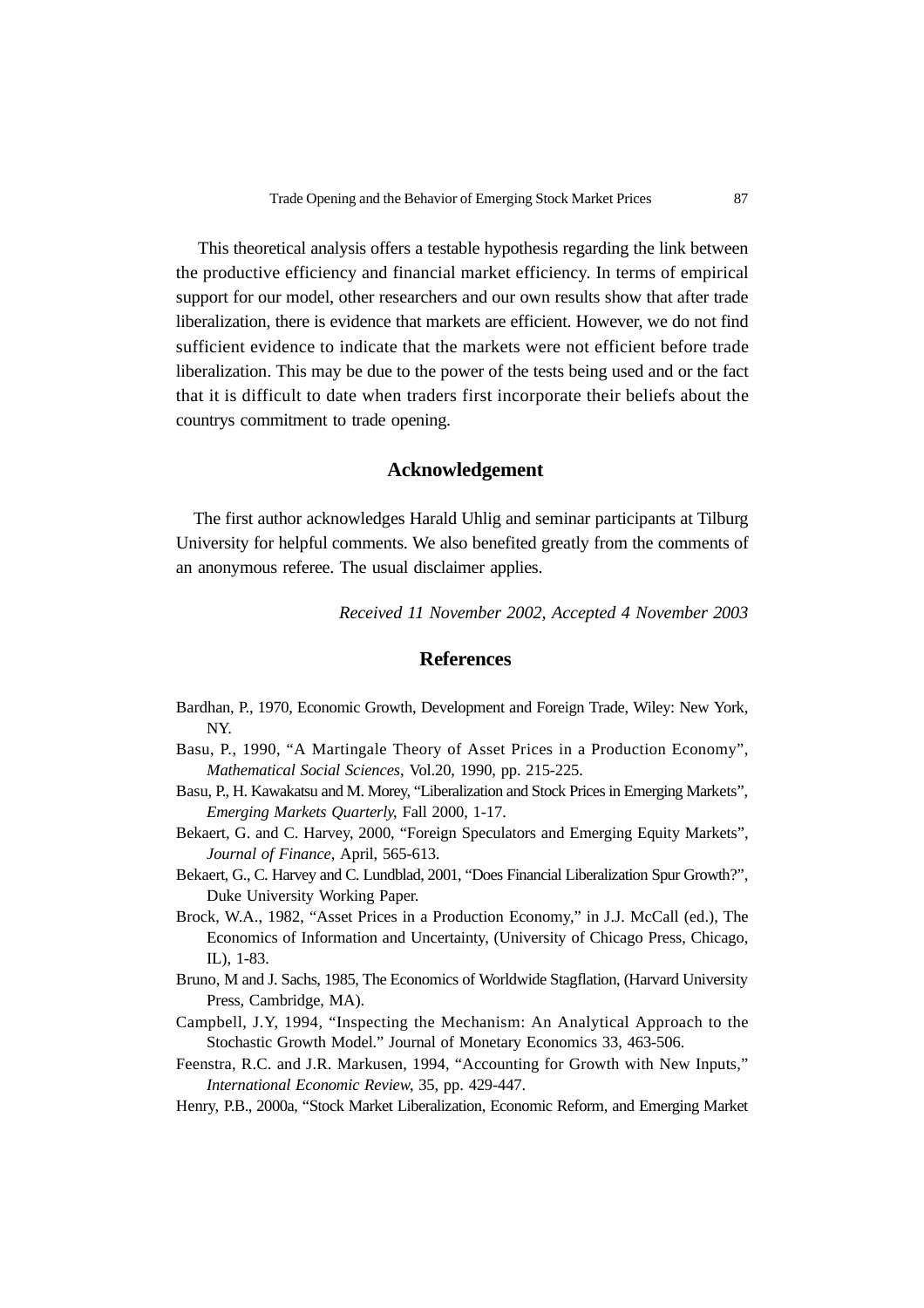Equity Prices," *Journal of Finance* , April, 529-564.

- Henry, P.B., 2000b, "Do Stock Market Liberalizations Cause Investment Booms?" *Journal of Financial Economics,* October, 301-334*.*
- Kawakatsu, H. and M. Morey, 1999a, "An Empirical Examination of Financial Liberalization and the Efficiency of Emerging Stock Market Prices", *The Journal of Financial Research*, 385-411, December, 1999.
- Kawakatsu, H. and M. Morey, 1999b, "Efficiency in Emerging Stock Markets and Financial Liberalization: A Study of Nine Emerging Markets", *The Journal of Multinational Financial Management,* 353-372, November, 1999.
- Kim, E.H. and V. Singal, 2000a, "Stock Market Openings: Experience of Emerging Economies". *The Journal of Business*, January, 25-66.
- Kim, E.H., and V. Singal, 2000b, "The Fear of Globalizing Financial Markets", *Emerging Markets Review*, November, 183-198.
- Lavhari, D and T.N. Srinivasan (1969), "Optimal Savings under Uncertainty," *Review of Economic Studies*, 36(2), 153-163.
- Levine, R., N. Loayza and T. Beck (2000), "Financial Intermediation and Growth: Causality and Causes", *Journal of Monetary Economics*, 56, 134-156.
- Lucas, R.E. Jr, 1978, "Asset Prices in an Exchange Economy," *Econometrica*, Vol. 66, 1429-1445.
- Lucas (1982), 1982, "Interest Rates and Currency Prcies in a Two-Country World," *Journal of Monetary Economics*, 10, pp. 335-359.
- Manuelli, R. and Sargent, T.J., 1987, Exercises in Dynamic Macroeconomic Theory, (Harvard University Press, Boston, MA).
- Newey, W. and K. West, 1994, "Automatic Lag Selection in Covariance Matrix Estimation", *Review of Economic Studies*, 61, 4, 631-653.
- Obstfeld, M and K. Rogoff, 1998, Foundations of International Macroeconomics, MIT Press.
- Sachs, J. and A. Warner, 1995, "Economic Reform and the Process of Global Integration," *Brookings Papers on Economic Activity*, No. 1, 1-113.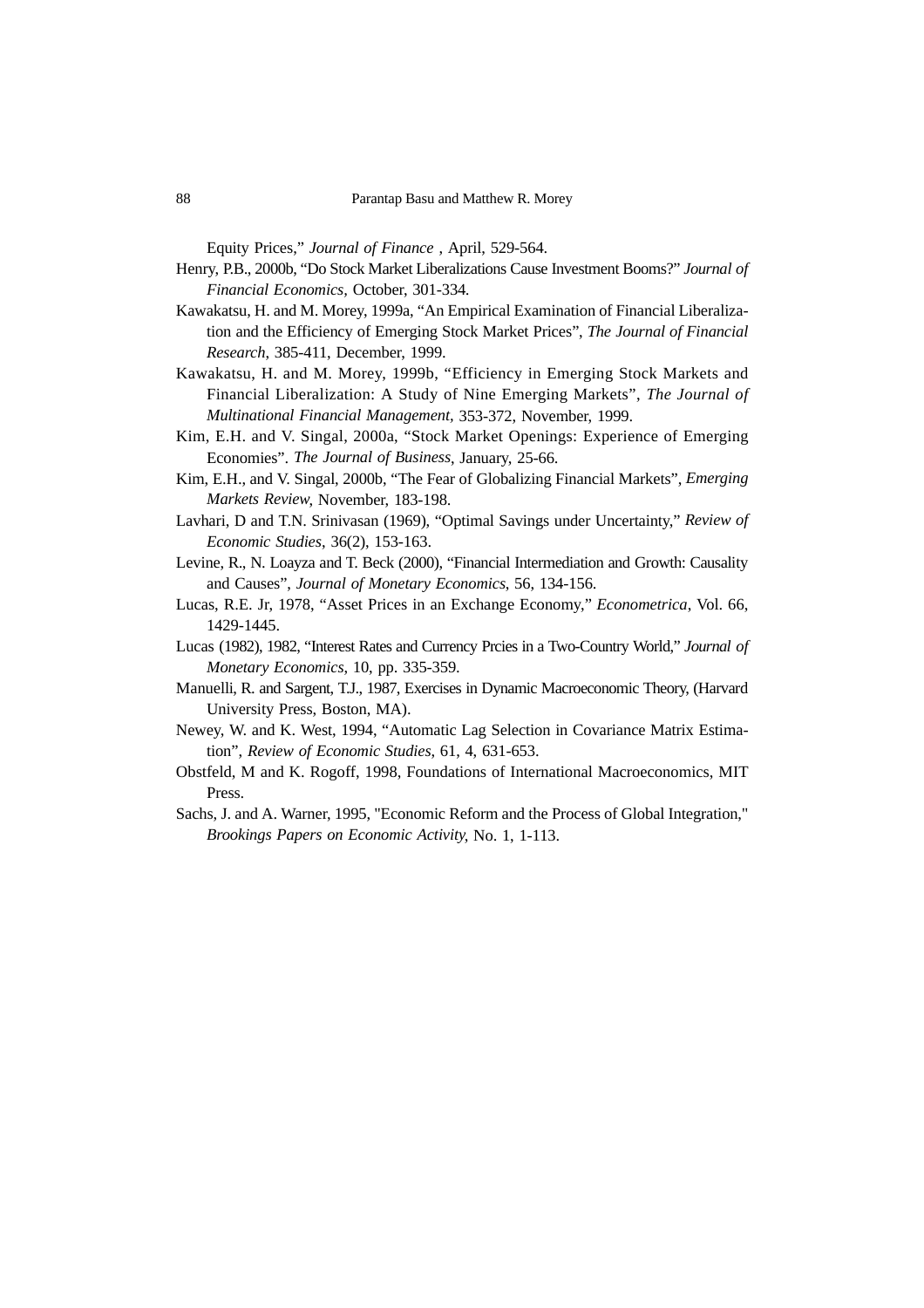# **Appendix 1**

**Proof of Proposition 2**: The social planning problem  $(2.P)$  is a special case of Campbell's (1994) log linear model with inelastic labor and with zero exogenous growth. Campbell shows that optimal consumption and capital accumulation policy rules are given by the following log linear difference equations:

$$
c_t = \eta_{ck} k_t + \eta_{ca} a_t \tag{A.1}
$$

$$
k_{t+1} = \eta_{kk}k_t + \eta_{ka}a_t \tag{A.2}
$$

Plugging (A.2) into (2.22), and defining B as the backshift operator, we obtain,

$$
r_{t+1} = \left[\frac{1 - (\eta_{kk} + \eta_{ka})B}{(1 - \eta_{kk})B}\right] a_{t+1}
$$
 (A.3)

Multiplying through by  $(1-\eta_{kk})B$  and rearranging terms, one obtains (2.24a). To obtain the stock price process plug (A.2) into (2.13).

**Proof of Proposition 3:** In the absence of any constraint on the availability of intermediate inputs,  $V_t$  is set at the efficient level at which the marginal product of intermediate inputs exactly equals the world interest rate, r\*, meaning that:

$$
\varepsilon_{t} F_{2} \left( K_{t}, V_{t}^{*} \right) = r^{*} \tag{A.4}
$$

Since  $F(K_t, V_t)$  is linear homogenous in  $K_t$  and  $V_t$ ,

 $F_v(K_t,V_t) = F_v(1,V_t/K_t)$ 

Define  $h(V_t/K_t) = F_v(K_t,V_t)$  as in (2.5). Notice that  $h'(V_t/K_t) < 0$  which means h(.) is invertible. (A.4) thus reduces to:

$$
V_t^* = K_t h^{-1} (r^* / \varepsilon_t)
$$
 (A.5)

Upon substitution of  $(A.5)$  into the production function,  $F(K_t,V_t)$  yields the following linear form of the production function:

$$
Y_t = F(1, h^{-1}(r^* / \varepsilon_t)) K_t.
$$
 (A.6)

Plugging (A.5) and (A.6) into social planner's constraint (2.3) we get:

$$
C_t + K_{t+1} = \phi(\varepsilon_t) K_t \tag{A.7}
$$

where  $\phi(\varepsilon_t) = F(1, h^{-1}(r^*/\varepsilon_t)) - h^{-1}(r^*/\varepsilon_t) + 1-\delta$ . For the Cobb-Douglas production function, (2.16),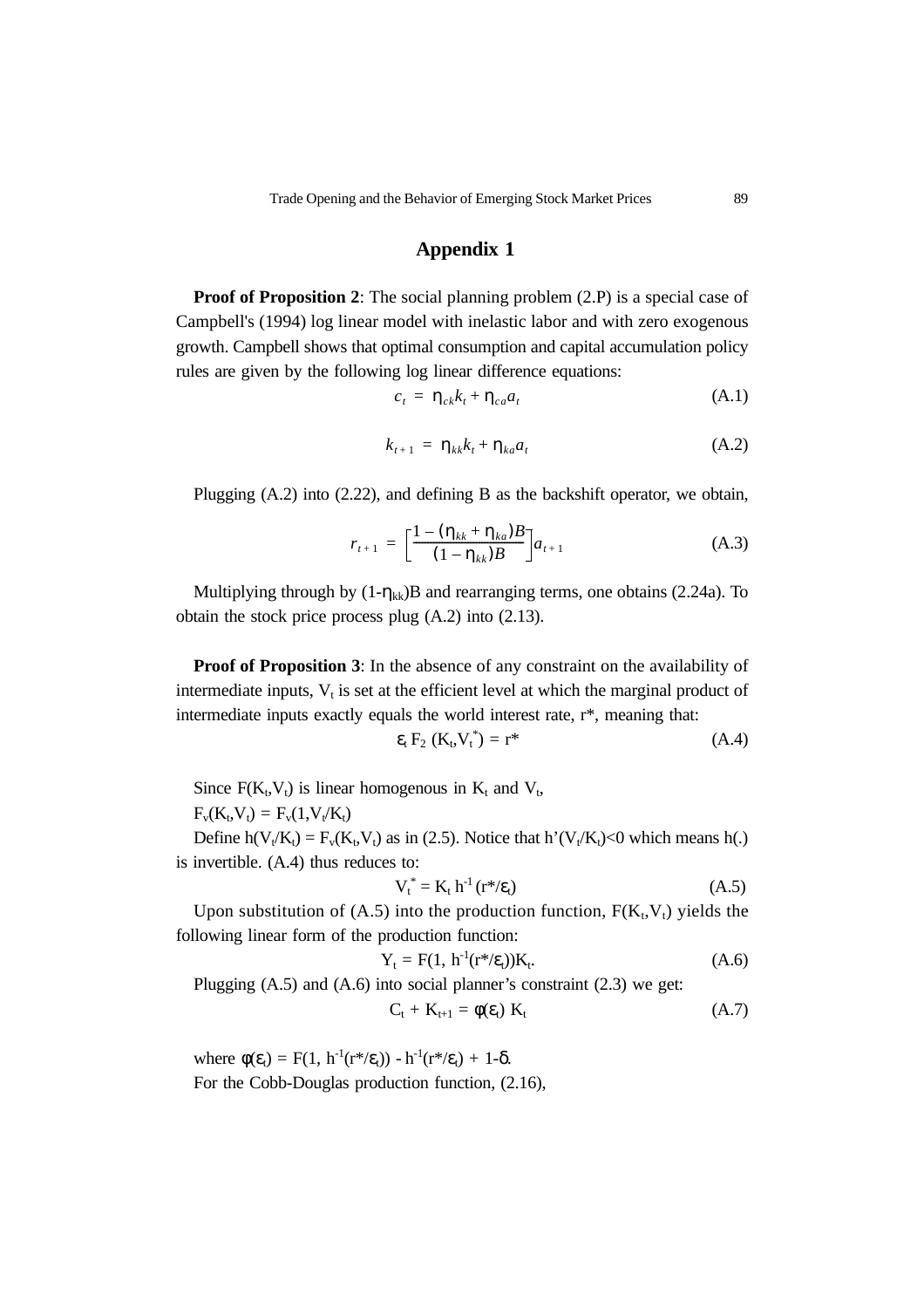90 Parantap Basu and Matthew R. Morey

$$
\phi(\varepsilon_t) = (1 - \alpha) \alpha^{\frac{1}{1 - \alpha}} r^{\frac{\alpha}{1 - \alpha}} \varepsilon_t^{\frac{1}{1 - \alpha}}
$$
(A.8)

Recall from Lemma 2 that the ex post stock return equals investment return. This implies,

$$
\mathbf{R}_{t+1} = \phi(\mathbf{\varepsilon}_{t+1}) \tag{A.9}
$$

Since  $\{\varepsilon_t\}$  are serially uncorrelated, the stock returns  $\{R_t\}$  are also serially uncorrelated.

To show that stock prices follow a random walk, we proceed as follows.

Step 1: When the utility function is CRRA as in (2.15) and shocks are i.i.d, the optimal investment function is as follows<sup>15</sup>:

$$
K_{t+1} = \beta^* K_t \phi(\varepsilon_t) \tag{A.10}
$$

where

$$
\beta^* = \beta [E\{\phi(\epsilon)^{1-\gamma}\}]^{\frac{1}{1-\gamma}}
$$

Plugging this into the resource constraint (A.7), we get the optimal consumption policy rule as follows:

$$
C_t = (1 - \beta^*)K_t \phi(\varepsilon_t)
$$
 (A.11)

which means that the consumption follows a geometric random walk process as follows:

$$
C_{t+1} = \beta^* C_t \phi(\varepsilon_{t+1}) \tag{A.12}
$$

Since in equilibrium  $C_t=D_t$ , it follows that the dividend growth rates are i.i.d in a REE meaning,

$$
\frac{D_{t+1}}{D_t} = \beta^* \phi(\varepsilon_{t+1})
$$
\n(A.13)

Step 2: Next note that the equilibrium asset pricing equation (2.2) for the household's problem (2.H) can be written as:

<sup>&</sup>lt;sup>15</sup>the saving rule in this case follows the well known Levhari-Srinivasan (1969) form. For details see Manuelli and Sargent (1987).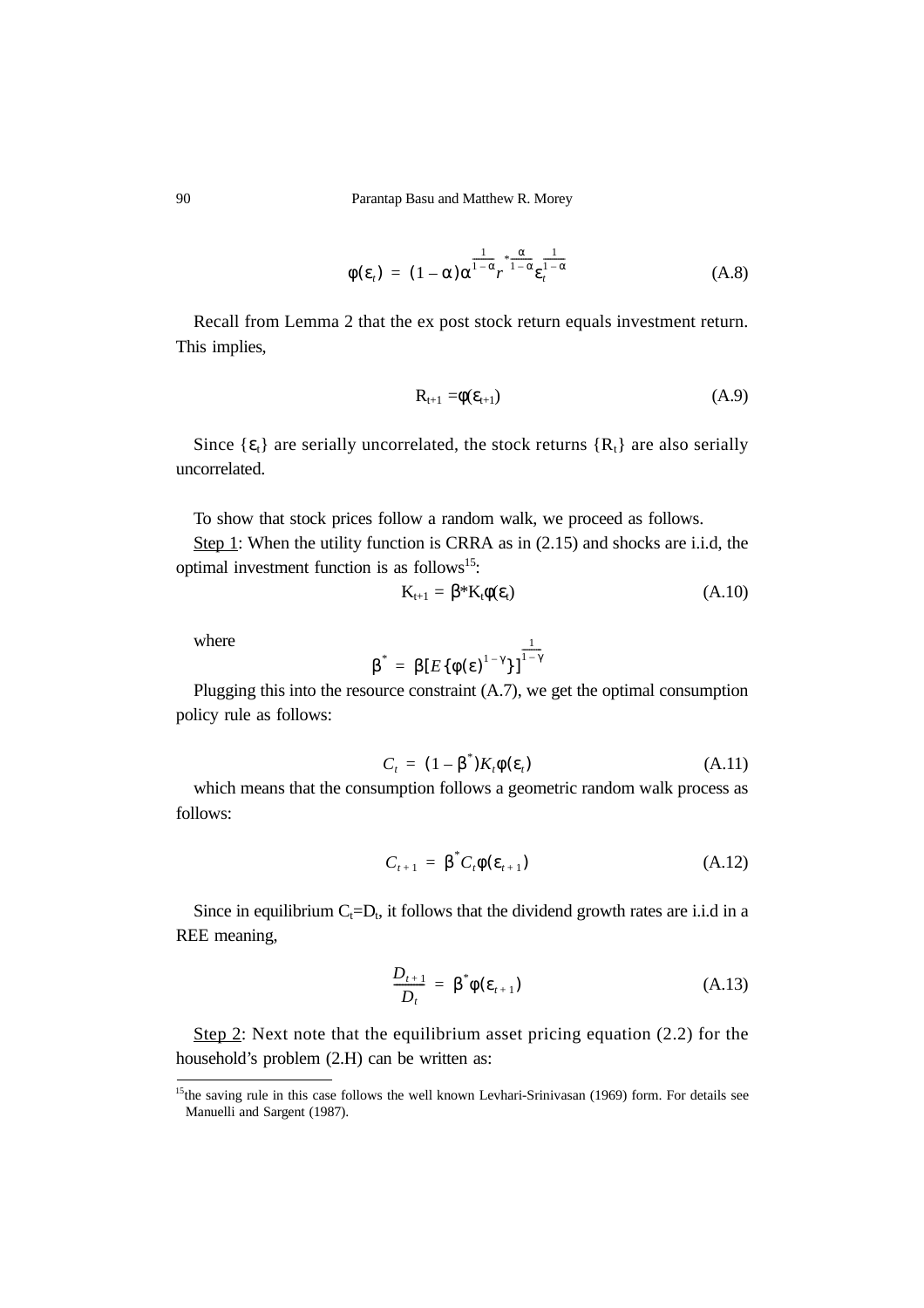$$
\frac{P_t}{D_t^{\gamma}} = \beta E_t \left( \frac{P_{t+1}}{D_{t+1}^{\gamma}} \right) + \beta E_t (D_{t+1}^{1-\gamma})
$$
\n(A.14)

Using (A.13) as the forcing process for dividend, it is straghtforward to verify that the solution to  $(A.14)$  is as follows:

$$
P_t = \frac{\overline{\beta}}{1 - \overline{\beta}} Dt \tag{A.15}
$$

where $16$ 

$$
\overline{\beta} = \beta^{2-\gamma} E(\phi(\varepsilon)^{1-\gamma})
$$

Next plugging (A.13) into the asset pricing equation (A.15), it follows that:

$$
P_{t+1} = \beta^* P_t \phi(\varepsilon_{t+1}) \tag{A.16}
$$

which means the stock price follows a geometric random walk.

**Discussion of inequality (2.4):** Proposition 2 demonstrates that open economies grow at a balanced rate, balanced rate,  $\beta^* \phi(\epsilon_{t+1})$ . Note from (A.7) that  $\phi'(.)>0$ . Thus if  $\overline{V}$  <  $V_0$  = K<sub>0</sub>h<sup>-1</sup>(r<sup>\*</sup>/a), then V<sub>t</sub><sup>\*</sup> as defined in (A.5) will always be higher than  $\overline{V}$ .

# **Appendix 2: A Model with Trade in Finished Goods**

We summarize here a variant of Lucas (1982) tree model with two goods. Consider a world economy with two countries, 1(home) and 2(foreign) having identical preferences. Country 1 citizens have  $D_1$  units of freely transportable goods, x and Country 2 citizens  $D_2$  units of freely transportable good y. Assume that  ${D_{1t}, D_{2t}}$  are stochastically varying over time, which are fruits from the trees of respective countries. Each agent in country i maximizes:

$$
E\left\{\sum_{t=0}^{\infty} \left[\frac{x_{it}^{1-\gamma}}{1-\gamma} + \frac{y_{it}^{1-\gamma}}{1-\gamma}\right], \quad 0 < \beta < 1 \right\}
$$
 (A.17)

where  $x_{it}$  ith country's consumption of good x in country i in period t, with  $i=1,2$ , and  $y_{it}=i$ th country's consumption of good y in period t. Since agents only

<sup>&</sup>lt;sup>16</sup>In order to obtain the solution (A.15), one requires the convergence condition,  $\bar{\beta}$  < 1. This imposes some restrictions on the model's parameters. Details are omitted for brevity but available from the authors upon request.